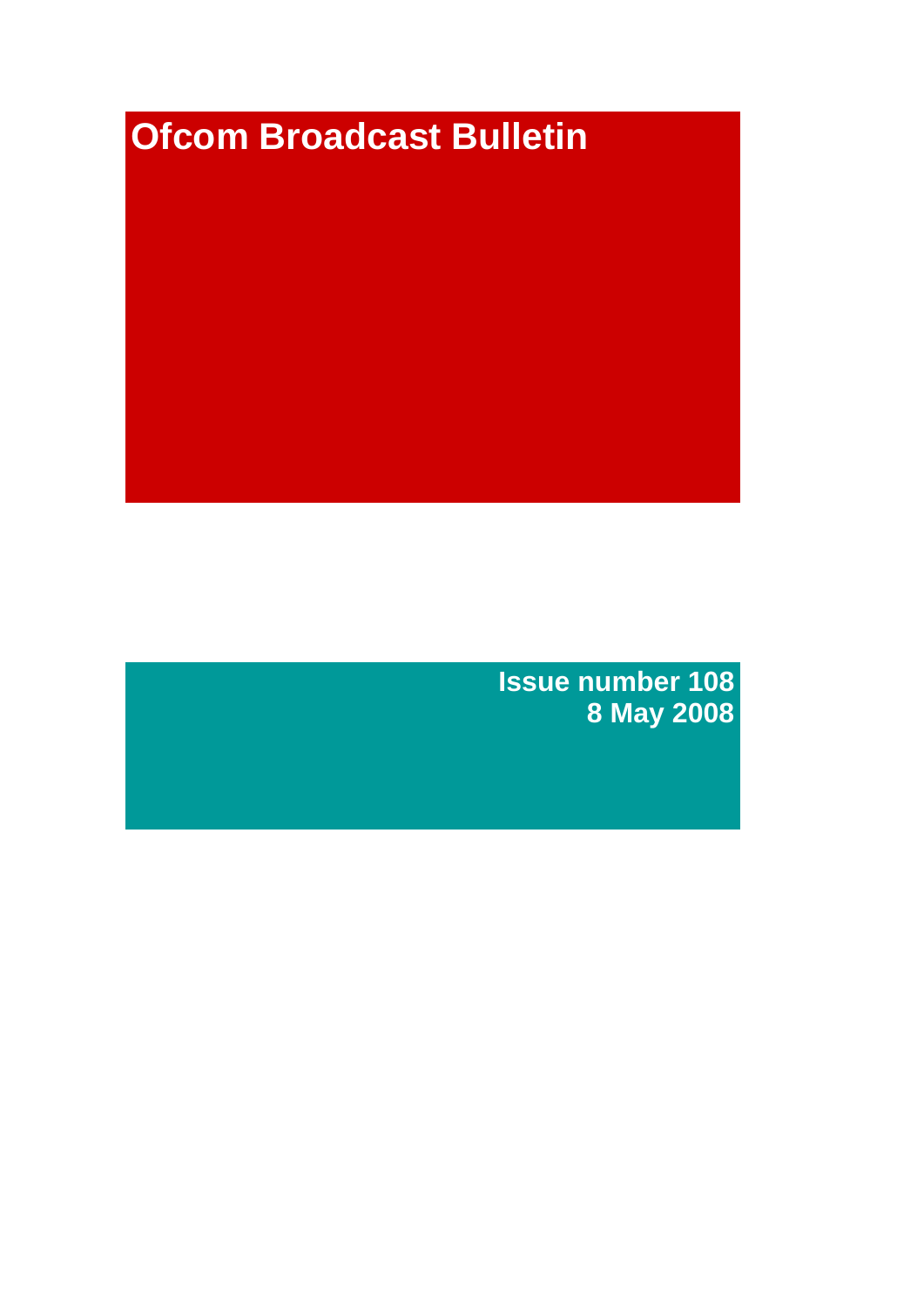# **Contents**

| Introduction                                                                                                                           | 3  |
|----------------------------------------------------------------------------------------------------------------------------------------|----|
| <b>Standards cases</b>                                                                                                                 |    |
| <b>Notice of Sanction</b>                                                                                                              |    |
| <b>LWT (Holdings) Limited</b><br>Ant & Dec's Saturday Night Takeaway<br>ITV1, January 2003 to October 2006                             | 4  |
| <b>LWT (Holdings) Limited</b><br>Ant & Dec's Gameshow Marathon<br>ITV1, 17 September 2005 to 29 October 2005                           | 5  |
| <b>Granada Television Limited</b><br>Soapstar Superstar<br>ITV1, 5 to 13 January 2007                                                  | 6  |
| <b>ITV2 Limited</b><br>Various programmes, ITV2+1, 12 December 2006 to 24 October 2007                                                 | 7  |
| <u> Additional PRS Issues</u>                                                                                                          |    |
| Various regional programmes<br>ITV1, various dates between 1 April 2005 and 31 March 2007                                              | 8  |
| <u>In Breach</u>                                                                                                                       |    |
| <b>ITV Playalong</b><br>ITV Play, 16 November 2006, 04:00<br><b>The Mint</b><br>ITV Play & ITV1, 7 December 2006, 00:00<br>Glitterball | 10 |
| ITV Play & ITV1, 6 March 2007, 02:00                                                                                                   |    |
| I'm a CelebrityGet Me Out of Here!<br>ITV1 (LWT (Holdings) Limited), 30 November 2006, 20:00 and 22:00                                 | 14 |
| <b>People's Court</b><br>ITV1, 17 March 2008, 02:45                                                                                    | 16 |
| <u>Not in Breach</u>                                                                                                                   |    |
| The X Factor<br>ITV1, 17 December 2005, 25 November 2006, 2 and 16 December 2006                                                       | 18 |
| The X Factor<br>ITV1, 15 December 2007, 19:15 and 21:35                                                                                | 23 |

Please note there are no Fairness and Privacy adjudications in this issue of the Bulletin.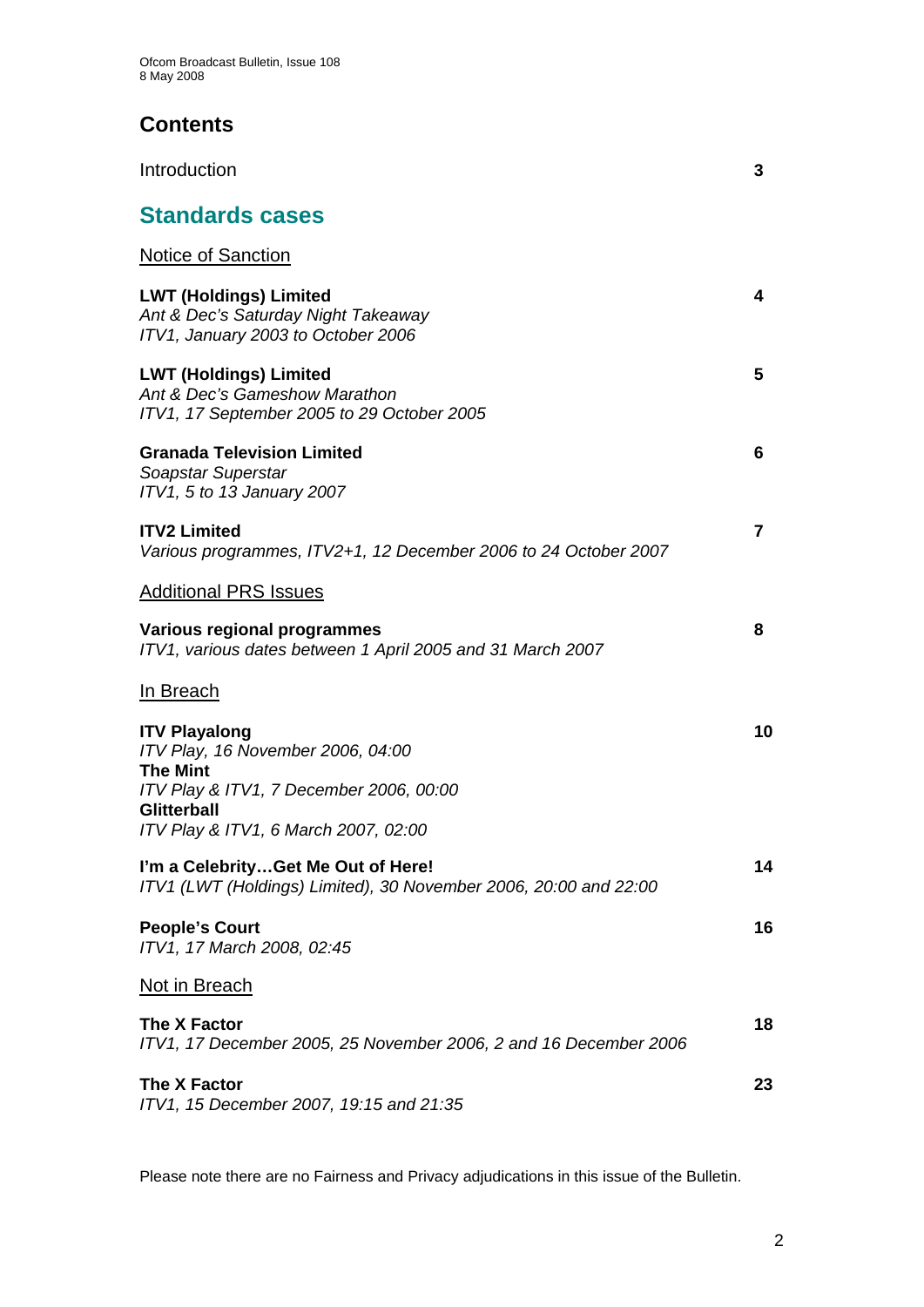# Introduction

Ofcom's Broadcasting Code ("the Code") took effect on 25 July 2005 (with the exception of Rule 10.17 which came into effect on 1 July 2005). This Code is used to assess the compliance of all programmes broadcast on or after 25 July 2005. The Broadcasting Code can be found at http://www.ofcom.org.uk/tv/ifi/codes/bcode/

The Rules on the Amount and Distribution of Advertising (RADA) apply to advertising issues within Ofcom's remit from 25 July 2005. The Rules can be found at http://www.ofcom.org.uk/tv/ifi/codes/advertising/#content

From time to time adjudications relating to advertising content may appear in the Bulletin in relation to areas of advertising regulation which remain with Ofcom (including the application of statutory sanctions by Ofcom).

It is Ofcom policy to state the full language used on air by broadcasters who are the subject of a complaint. Some of the language used in Ofcom Broadcast Bulletins may therefore cause offence.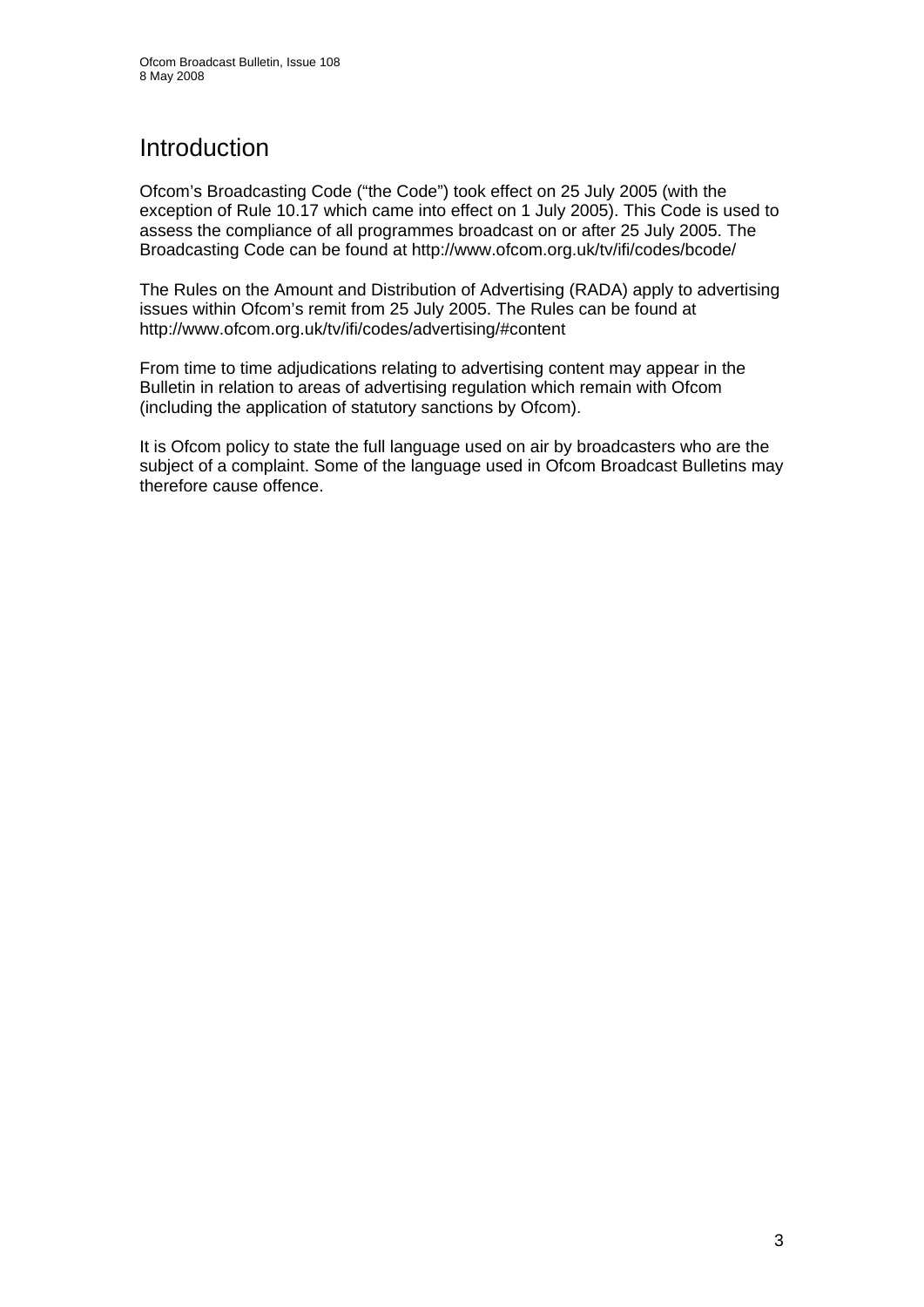# **Standards cases**

# **Notice of Sanction**

# **LWT (Holdings) Limited**

*Ant & Dec's Saturday Night Takeaway, ITV1, January 2003 to October 2006* 

On 8 May 2008, Ofcom published its decision to impose a statutory sanction on LWT (Holdings) Limited for breaches of Rule 2.11 (competitions should be conducted fairly) of the Code; and Rule 8.2(b) (use of premium rate telephone services in programmes) of the ITC Code 2002 (which was in force until 24 July 2005).

Ofcom has found that these Rules were breached in the conduct of three viewer competitions (*Jiggy Bank*, *Grab the Ads* and *Win the Ads*), as follows:

# *Jiggy Bank* **(September to October 2006)**

- 1) The geographical locations at which the competition was to be conducted were all pre-selected, but viewers were not informed of this;
- 2) The winners of the competition were selected on the basis of their suitability to be on screen, which overrode requirements for random selection; and
- 3) On one occasion, a finalist (who went on to win) was pre-selected by the production team and, on another occasion, a winner was pre-selected by the production team, which overrode requirements for random selection.

# *Grab the Ads* **(January 2003 to October 2006)**

- 1) Competition finalists were routinely selected before lines closed;
- 2) A method of selecting finalists was used that resulted in those viewers who called to enter the competition later in the programme having a statistically lesser chance of being selected to be on the shortlist of finalists than those who called to enter earlier in the programme;
- 3) Competition finalists were selected on the basis of their suitability to be heard on screen, which overrode requirements for random selection; and
- 4) The geographical location of competition entrants was taken into account in the finalist selection process, which overrode requirements for random selection.

# *Win the Ads* **(January 2003 to October 2006)**

1) Members of the *Ant & Dec's Saturday Night Takeaway* studio audience were selected from the entrants to this competition on the basis of their suitability to be on screen, which overrode requirements for random selection.

For the reasons set out in the adjudication, Ofcom imposed a financial penalty of £3,000,000 on LWT (Holdings) Limited and directed it to broadcast a statement of Ofcom's findings in a form to be determined by Ofcom on two specified occasions.

The full adjudication is available at:

[http://www.ofcom.org.uk/tv/obb/ocsc\\_adjud/lwt.pdf](http://www.ofcom.org.uk/tv/obb/ocsc_adjud/lwt.pdf)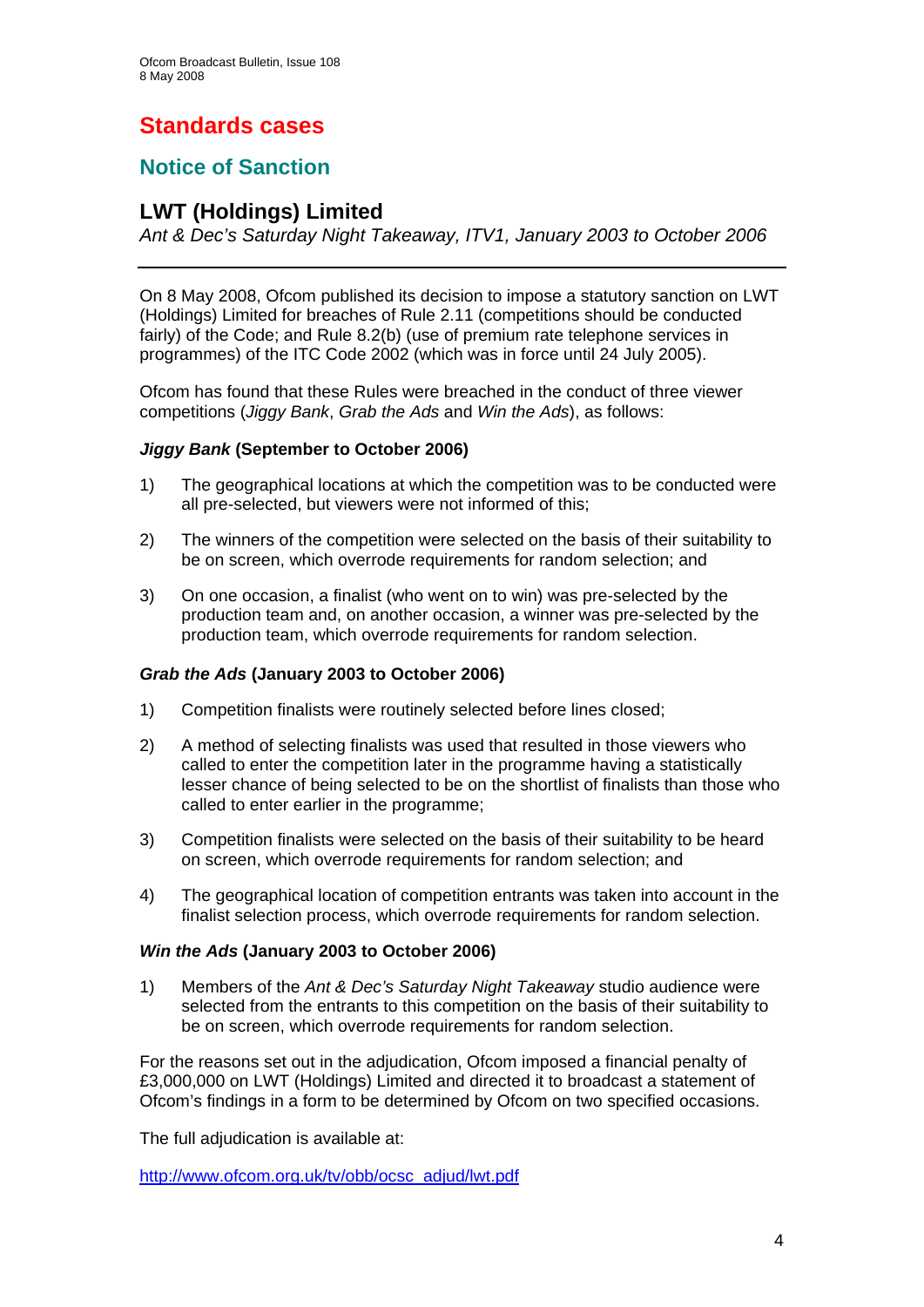# **LWT (Holdings) Limited**

*Ant & Dec's Gameshow Marathon, ITV1, 17 September to 29 October 2005* 

On 8 May 2008, Ofcom published its decision to impose a statutory sanction on LWT (Holdings) Limited for breaches of Rule 2.11 (competitions should be conducted fairly) of the Code.

Ofcom has found that this Rule was breached due to the following conduct:

- 1) The winners of a viewer competition, *Prize Mountain*, were selected on the basis of their suitability to be on screen, which overrode requirements for random selection; and
- 2) A lack of clarity as to whether text message entrants to the *Prize Mountain*  competition were taken into account.

For the reasons set out in the adjudication, Ofcom imposed a financial penalty of £1,200,000 on LWT (Holdings) Limited and directed it to broadcast a statement of Ofcom's findings in a form to be determined by Ofcom on two specified occasions.

The full adjudication is available at:

[http://www.ofcom.org.uk/tv/obb/ocsc\\_adjud/lwt2.pdf](http://www.ofcom.org.uk/tv/obb/ocsc_adjud/lwt2.pdf)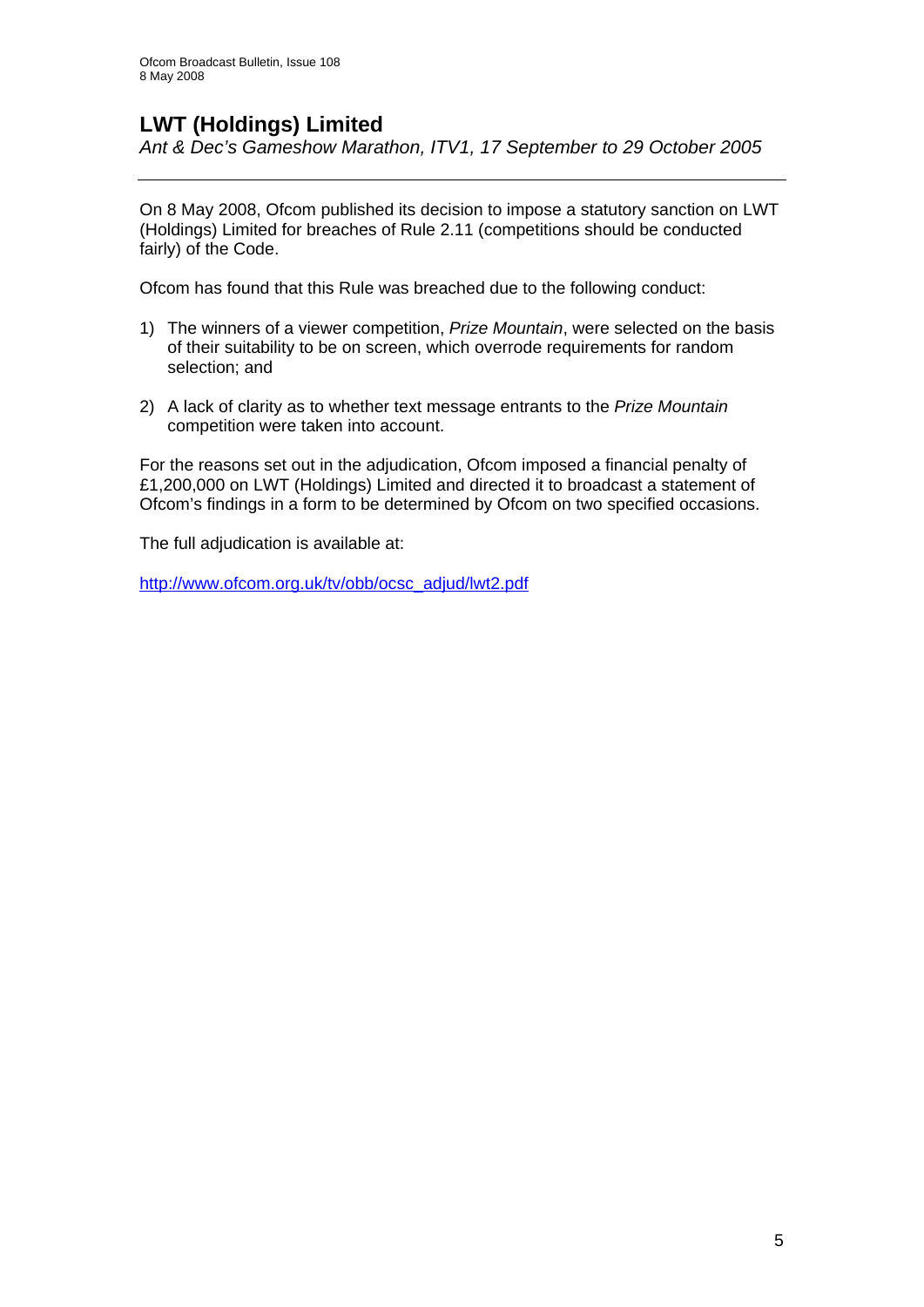# **Granada Television Limited**

*Soapstar Superstar, ITV1, 5 to 13 January 2007* 

On 8 May 2008, Ofcom published its decision to impose a statutory sanction on Granada Television Limited for breaches of Rule 2.2 (portrayals of factual matters must not materially mislead the audience) of the Code.

Ofcom has found that this Rule was breached due to the following conduct:

- 1) The early finalising of the live programme viewer vote on 5 January 2007; and
- 2) The overriding of viewers' song choice votes on an estimated eight occasions during the January 2007 series.

For the reasons set out in the adjudication, Ofcom imposed a financial penalty of £1,200,000 on Granada Television Limited and directed it to broadcast a statement of its findings in a form to be determined by Ofcom on two specified occasions.

The full adjudication is available at:

[http://www.ofcom.org.uk/tv/obb/ocsc\\_adjud/granada.pdf](http://www.ofcom.org.uk/tv/obb/ocsc_adjud/granada.pdf)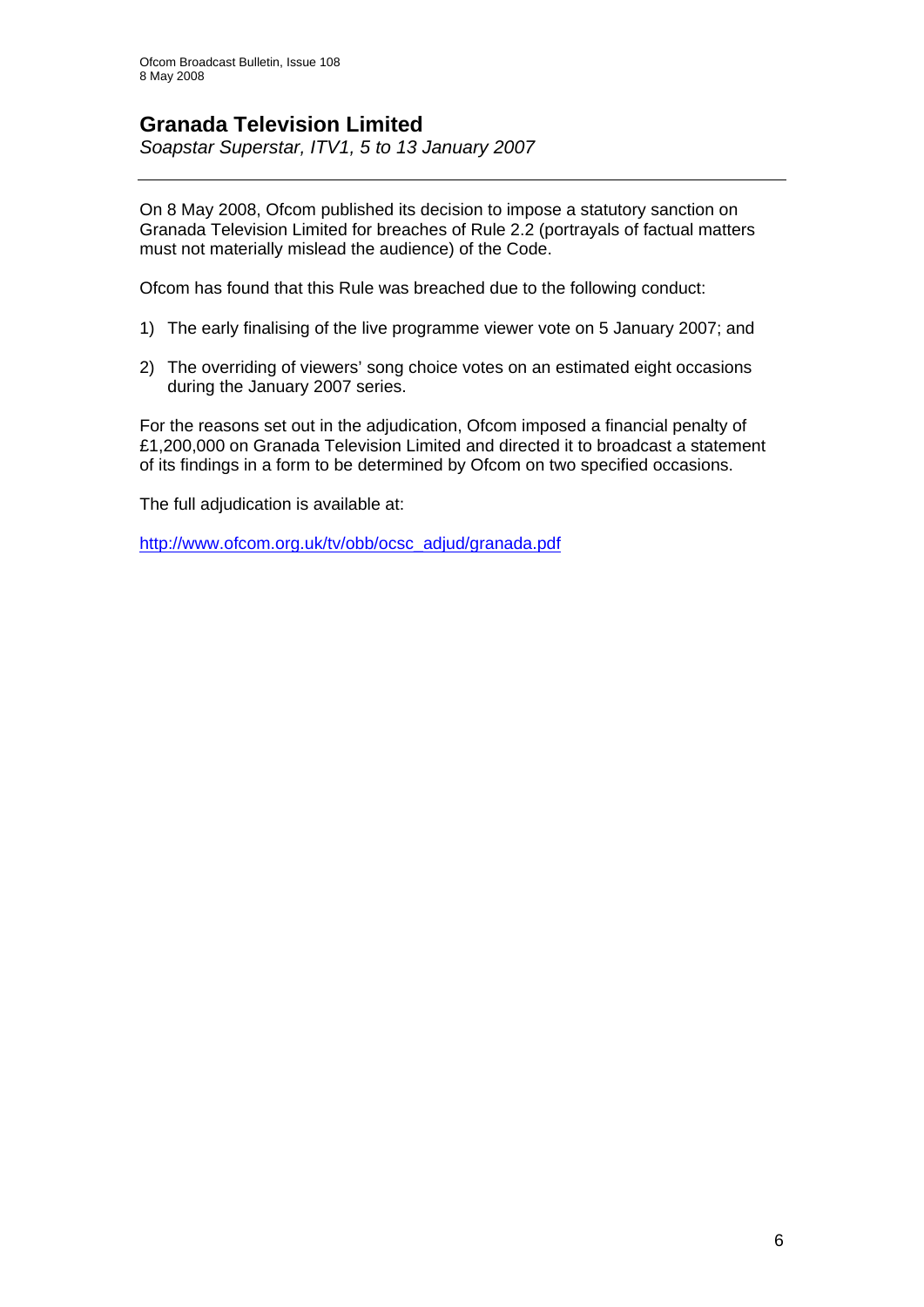# **ITV2 Limited**

*Various programmes, ITV2+1, 12 December 2006 to 24 October 2007* 

On 8 May 2008, Ofcom published its decision to impose a statutory sanction on ITV2 Limited for breaches of Rules 2.11 (competitions must be conducted fairly) and 2.2 (portrayals of factual matters must not materially mislead the audience) of the Code, which came into effect on 25 July 2005.

Ofcom has found that these Rules were breached due to the following conduct:

- 1) The failure to apply "lines closed" captioning to or to ensure it appeared on repeat broadcasts of viewer interactive quiz show programmes on ITV2+1; and
- 2) The failure to apply "lines closed" captioning to repeat broadcasts of an interactive dating programme on ITV2+1.

For the reasons set out in the adjudication, Ofcom imposed a financial penalty of £275,000 on ITV2 Limited.

The full adjudication is available at:

[http://www.ofcom.org.uk/tv/obb/ocsc\\_adjud/itv2.pdf](http://www.ofcom.org.uk/tv/obb/ocsc_adjud/itv2.pdf)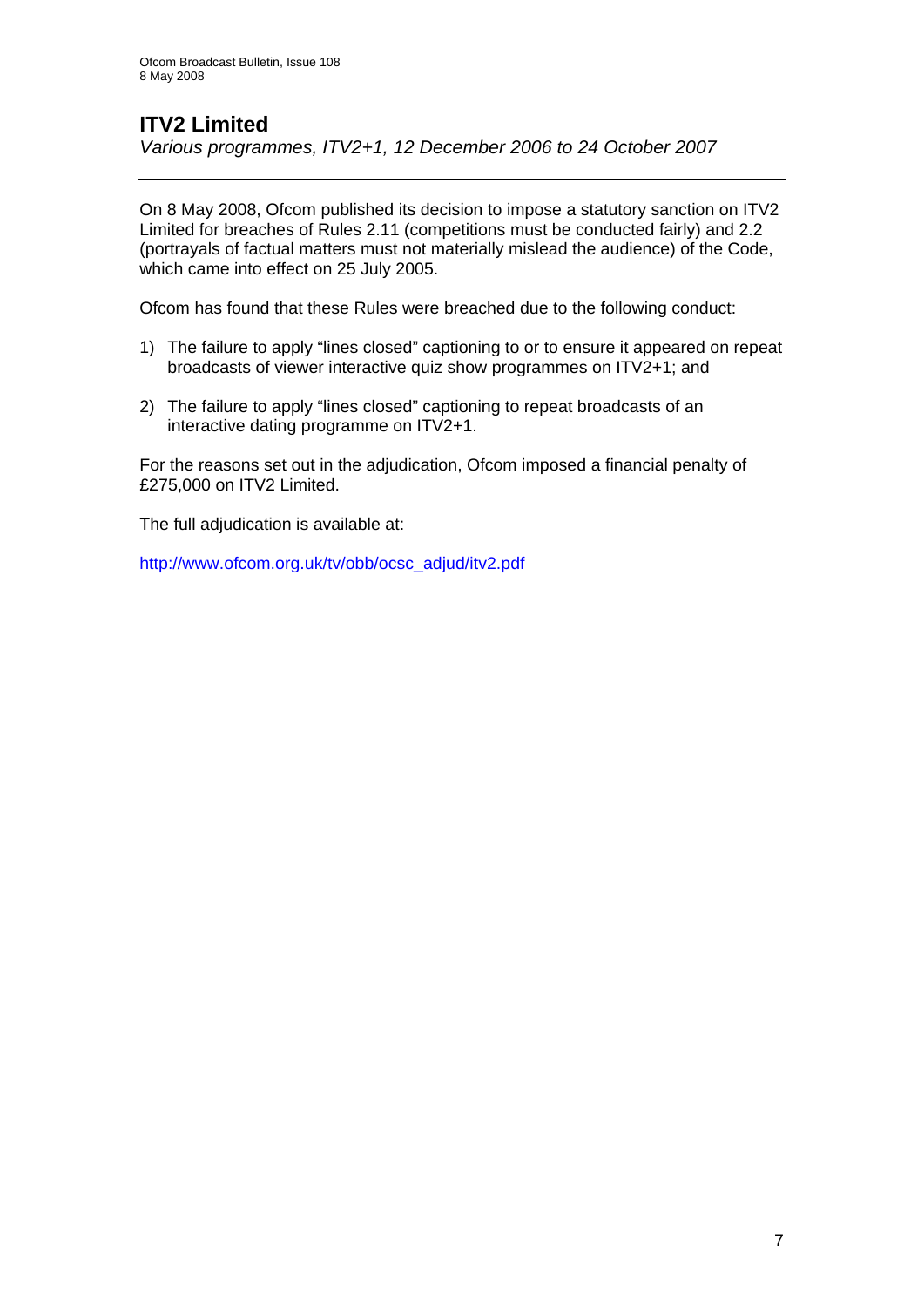# **Additional PRS Issues**

# **Various regional programmes**

*ITV1, various dates between 1 April 2005 and 31 March 2007* 

# **Introduction**

On 18 October 2007, ITV plc published a summary of the findings of an investigation it had commissioned from independent auditors Deloitte into the use of premium rate services ("PRS") in ITV programmes. This report covered Deloitte's key findings on networked ITV programmes. However, no reference was made to ITV's regional programming, despite Ofcom being aware that PRS were used in ITV's regional programming, and that a number of allegations and/or potential issues had been raised about the use of PRS in this programming.

Ofcom therefore wrote to ITV plc to establish whether the allegations and/or potential issues concerning ITV's regional programming had also been investigated by Deloitte. Ofcom met with Deloitte and ITV plc to gain a fuller understanding of the scope of Deloitte's investigation. Ofcom was informed that the allegations and potential issues relating to regional programming had not been investigated by Deloitte for the following reasons: ITV had ceased operating PRS in regional programming and had no intention of using it again in this programming; PRS in regional programmes had attracted low transaction numbers and revenues; and the divergent geographical locations of the production teams that had conducted PRS in regional programming, combined with the lack of any centralised record keeping, meant that including these issues in Deloitte's investigation would have been disproportionately time consuming and might have led to a delay in investigating the other issues.

Therefore Ofcom requested further information and details on the allegations and/or potential issues relating to regional programming. In summary, these allegations and/or potential issues included the following types of conduct:

- Selecting competition winners from only telephone entries or text message ("SMS") entries on different days;
- Selecting competition winners from only telephone entries or SMS entries, depending on which entry method had attracted the most entries;
- Flipping a coin to determine whether to select competition winners from telephone entries or SMS entries;
- Selecting and contacting another "winner" if the first "winner" was not contactable;
- Excluding entrants who had previously won competitions from winning consecutive competitions; and
- Seeking to ensure a "geographical spread" of winners across a geographical region.

Ofcom asked ITV plc to comment (on behalf of ITV Central Limited, Granada Television Limited, Carlton Television Limited, LWT (Holdings) Limited, ITV Meridian Limited, Tyne Tees Television Limited, ITV Wales & West Group Limited and Yorkshire Television Limited) with regard to Rule 2.11 ("Competitions should be conducted fairly, prizes should be described accurately and rules should be clear and appropriately made known") and Rule 10.10 of the Code ("Any use of premium rate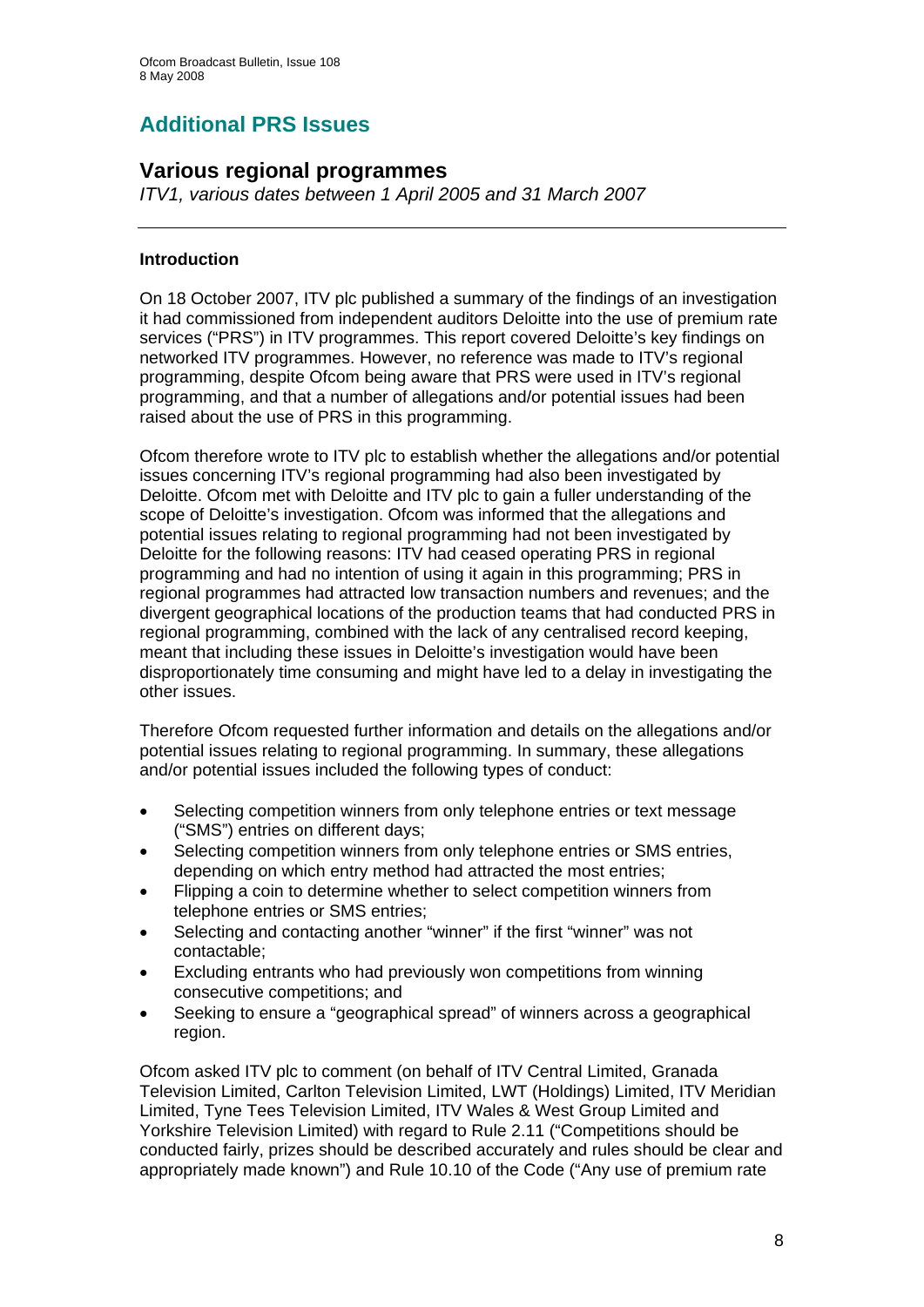numbers must comply with the Code of Practice issued by… ICSTIS (now re-named PhonepayPlus)").

## **Response**

ITV plc said that it had only been able to obtain a small amount of relevant data as a result of the divergent geographical locations of the production teams that had conducted PRS in its regional programming. Further, it said that it had been hampered by the fact that there was no centralised record-keeping function during this period.

ITV plc stated that the large majority of the allegations or potential issues that had been raised were unsubstantiated. It said they stemmed from the recollections of regional controllers and production staff that winner selection for some PRS competitions had been carried out inconsistently. ITV plc said that it did not consider that the mere fact that different mechanisms might have been used to select winners itself meant that the conduct of those competitions breached the Code.

Finally, ITV plc asked Ofcom to note that it had ceased to operate PRS in its regional programming and had no intention of doing so again.

# **Conclusion**

Broadcasters must take particular care to ensure that their competitions are conducted fairly and in accordance with their terms and conditions.

It appears that some of the alleged practices (if confirmed) in ITV regional programming may have been contrary to the broadcaster's own terms and conditions. They may well have also fallen below the standards that would constitute best practice when conducting viewer competitions. Further, the alleged practices summarised above are likely to have breached the Code which requires competitions to be conducted fairly.

While Ofcom notes that these allegations have not been substantiated and there were procedures in place on a regional basis for the 11 different licensees, we remain concerned by ITV plc's inability to provide Ofcom with sufficient data and evidence to fully substantiate these cases. It is also a matter of significant concern to Ofcom that this lack of evidence and information appears to indicate an absence of robust systems in place in the operation of PRS in these programmes. ITV plc appeared to have introduced the use of PRS in ITV regional programming with little or no assessment of the associated risks and with inadequate levels of supervision. It was apparent that there was a lack of proper regard either for basic measures that would ensure fairness or for the potential for significant financial detriment to the viewers who entered the affected competitions.

Nevertheless, Ofcom notes that the majority of the allegations and/or potential issues relate to instances where the relevant production teams took decisions in the interests of trying to ensure that the conduct of a competition appeared fair.

Given the above circumstances and, in particular, given the wide-ranging issues relating to the conduct of various broadcast competitions raised in these cases, Ofcom will be issuing further guidance on Rule 2.11 of the Code.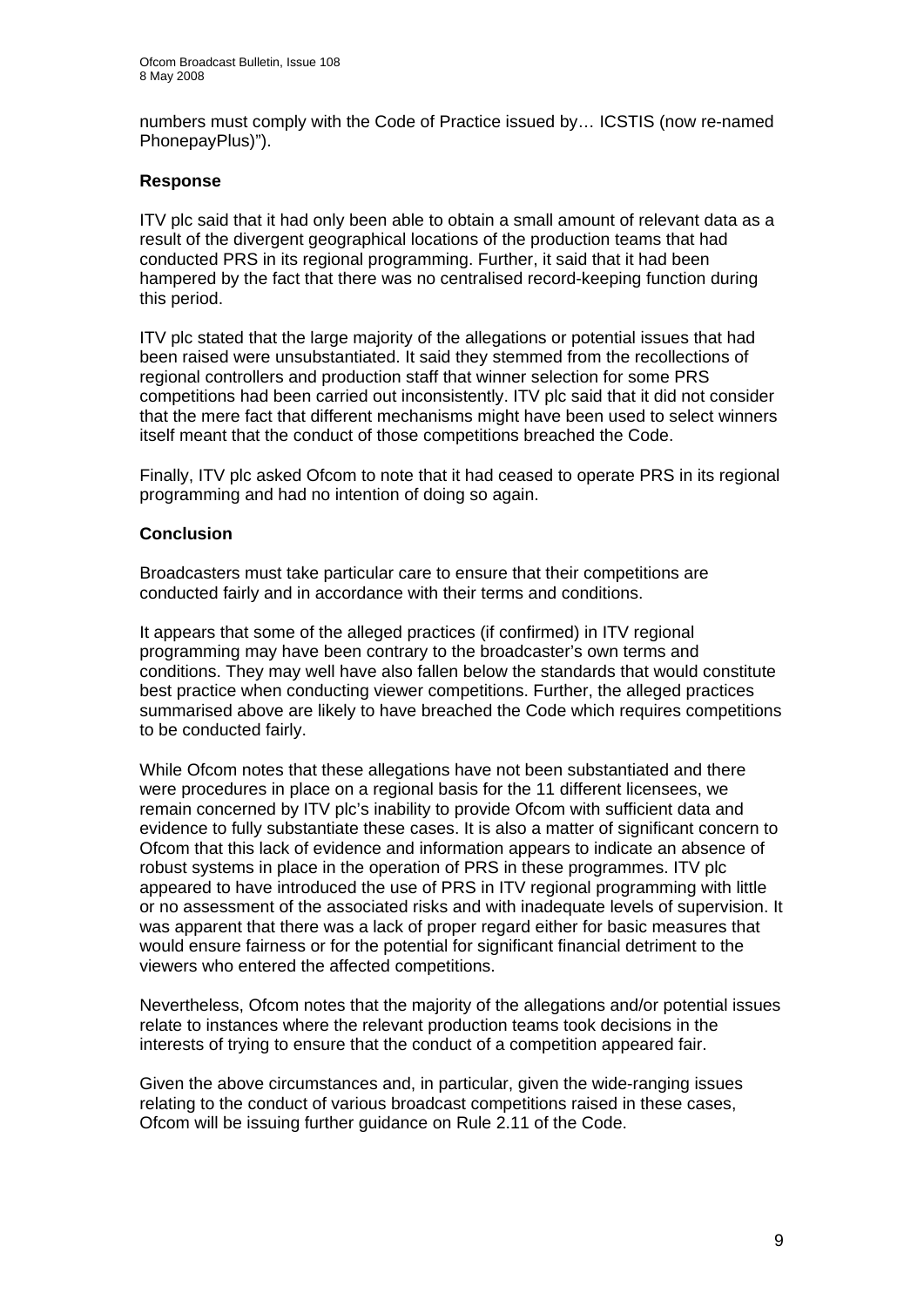# **In Breach**

**ITV Playalong** *ITV Play, 16 November 2006, 04:00*  **The Mint** *ITV Play & ITV1, 7 December 2006, 00:00*  **Glitterball** *ITV Play & ITV1, 6 March 2007, 02:00* 

# **Introduction**

ITV Play was a digital television programme service largely dedicated to the provision of Call TV quiz programmes. In addition, parts of its programming was occasionally simulcast on ITV1. ITV Play ceased broadcasting on 23 December 2007. Prior to its closure, Ofcom received complaints in relation to competitions broadcast in the following three programmes:

# *ITV Playalong*, 16 November 2006

In a fully automated competition called *Buzzwords*, viewers were shown nine letters and invited to enter the competition by texting a premium rate number with words which could be made out of those nine letters. Points were awarded for each correctly spelled word and additional points were awarded for longer words or a particular word. The prize was entry to a game called Bonus Ball Bonanza.

Before the game started, a recorded voiceover stated: *"The person with the most points at the end of the game wins the prize".* A message was shown on screen stating: "*HI-SCORERS are entered FREE into the £2,000 Jackpot Bonus Ball Bonanza!"* After the game had started the following message appeared on screen: "*Win £100 or £200 in Bonus Ball Bonanza. Just get a top score!"* 

Ofcom received a complaint from a viewer whose name had been displayed on screen as the winner of Buzzwords. When the complainant contacted ITV Play to find out why he had not won a prize he was told that as a high scorer he had been entered free into the jackpot bonus ball bonanza which he had not won.

# *The Mint,* 7 December 2006

The live programme featured a word-search game called *Find the Animal*. Viewers were shown a square grid containing sixteen letters and asked to call a premium rate number to identify an animal from the letters provided. There were a number of possible answers but one (GECKO) had been pre-determined as the winning answer. By the end of the competition no-one had correctly identified the chosen answer. The presenter opened an envelope revealing the winning answer as TUNA.

Three viewers questioned the validity of the answer TUNA as the grid did not contain the letter U.

# *Glitterball,* 6 March 2007

The live programme featured a game called *Glitterword.* The word ENCHANTED was displayed on screen and viewers were invited to call a premium rate number for the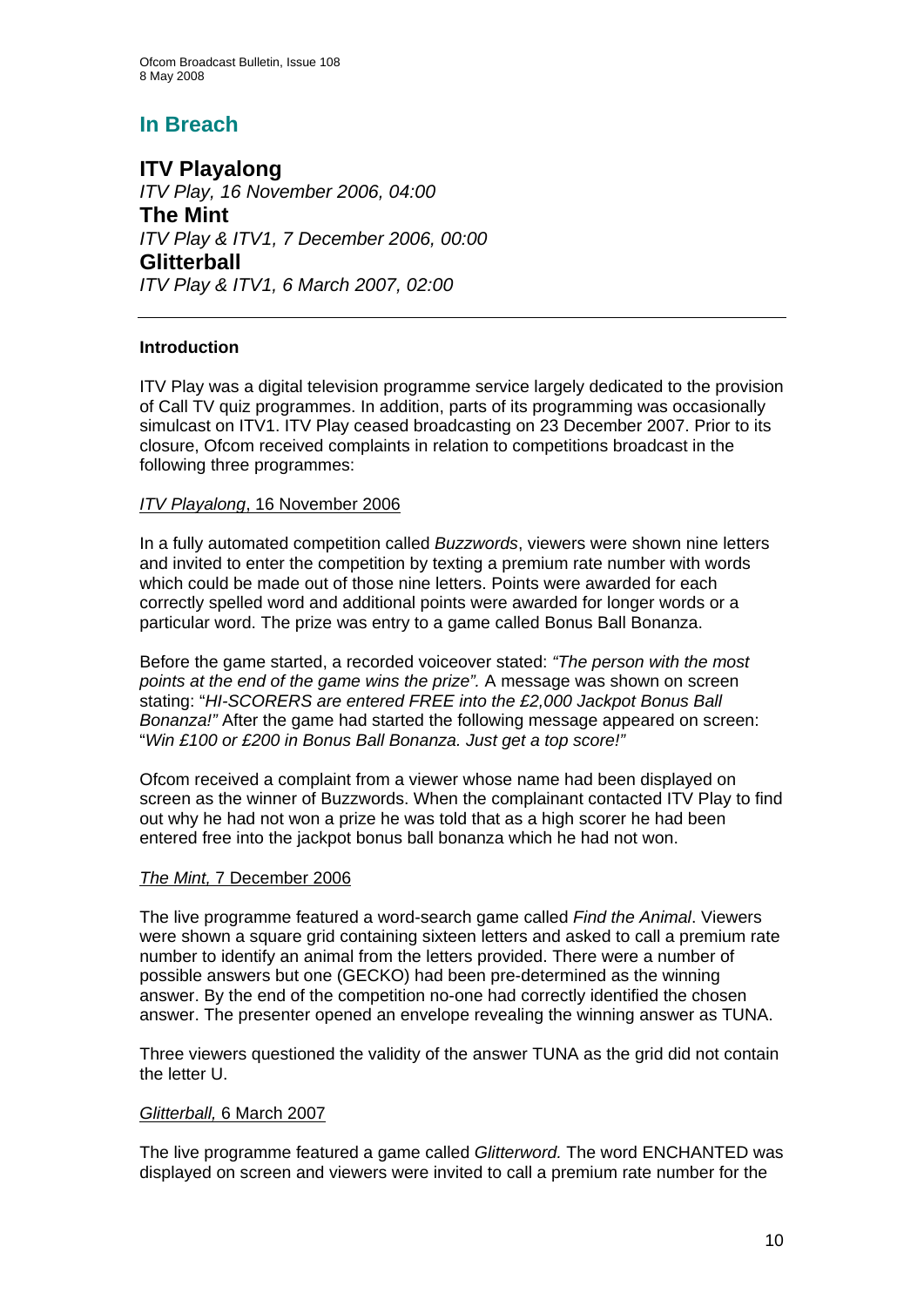chance to identify one of eleven pre-determined words which could be made from the letters. Each letter could only be used once. A caller who successfully reached the studio guessed the word "HATCHED" which was heard as "HATCH", after which the presenter revealed "HATCH" as a winning answer.

A viewer complained to Ofcom that it was not possible to make the words HATCH or HATCHED from ENCHANTED using the letters only once as there was only one H available to use.

ITV plc was asked to comment in respect of all three of these programmes with regard to Rule 2.11 of the Code which requires that "Competitions should be conducted fairly, prizes should be described accurately and rules should be clear and appropriately made known."

# **Response**

# *ITV Playalong*

ITV plc responded that the programme used pre-recorded voice-overs which are broadcast on air by a computerised system. The announcement at the beginning of the programme (*"the person with the most points at the end of the game wins the prize"*) had been included in error and had been used once in the introduction to every Buzzwords game. ITV plc accepted that the voice-over was ambiguous but said that it was accompanied and followed by a significant number of statements made in voice-over and captions which made the nature of the prize clear. However, ITV plc accepted that as an early entrant to the competition, the complainant may have understandably been confused between attaining a leader board position on the initial Buzzwords game and winning a prize subsequently on Bonus Ball Bonanza.

The broadcaster believed that someone in the complainant's position would have been given this one "ambiguous" message at the outset followed by almost 70 correct explanations as the game progressed. It also noted that this was the only complaint which had been received in respect of this game and that the complainant had played twice previously and had won entry to the Bonus Ball game on both occasions. It therefore maintained that overall the competition was run fairly and the prize was described accurately.

# *The Mint*

ITV plc responded that there was no unfairness in the way the competition was conducted but that a regrettable error at the end of the programme gave the impression that the competition was unfair. The presenter had mistakenly been given an answer envelope with an incorrect answer inside. Near the end of the programme the decision was taken to end the competition and the presenter had announced in good faith that the winning word was TUNA. The production team realised the error but as the programme was very close to ending, judged there was insufficient time to correct the error with certainty and clarity.

The producer had the correct answer (GECKO) from the outset and was listening for it throughout the game. No caller who had got through to the studio had given the correct answer. ITV plc did not consider that the competition had been conducted unfairly but an apology and explanation was broadcast at the beginning of the following edition of the programme.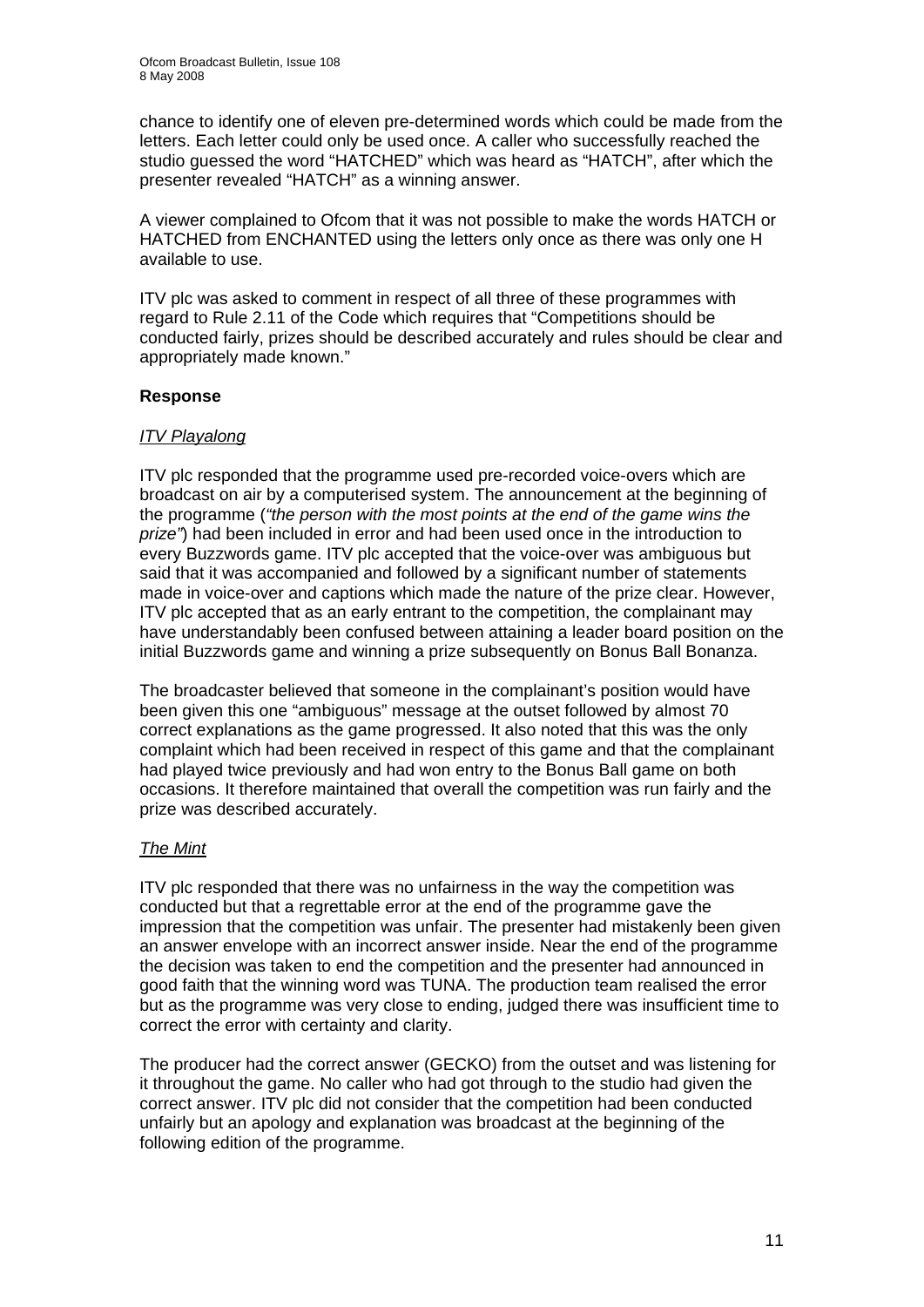# *Glitterball*

ITV plc said that a pool of potential answers for this game was chosen by an ITV viewers' panel. Words from this pool were then selected by the producers for use in the game, and these words were checked and approved for use by the ITV Play commissioning team. Despite these successive checks, the fact that the word HATCH could not be derived from the letters in ENCHANTED went unnoticed. ITV plc assumed that this was due to a series of human errors.

It said that because the game was closing the error was not noticed immediately by any of the gallery team or the presenters. Once the error came to light, ITV Play contacted the majority of entrants and offered them the choice of a refund (at £1 rather than the original cost of the call which was 75p) or an equivalent donation to charity. It was not possible to contact all entrants since some callers had withheld their telephone numbers.

ITV plc said that the error was clearly regrettable and apologised for any inconvenience or concern it had caused. However, it did not believe that the incident led to any material unfairness because there were an additional eight words that remained valid as winning answers.

# **Decision**

Ofcom noted that ITV Play had ceased broadcasting on 23 December 2007. However, its investigation concluded the following:

# *ITV Playalong*

Ofcom reviewed a recording of the programme and concluded that the rules linking the Buzzwords and Bonus Ball Bonanza games were not clearly explained in the voice-over at the beginning of Buzzwords. The ambiguity of the prize description at the beginning of the programme was considered particularly problematic as this was when viewers were most likely to decide whether to enter.

Whilst Ofcom noted that it received just one complaint regarding this competition it did not consider that this necessarily reflected the level of potential confusion likely to have occurred due to the ambiguity of the opening statement by the presenter. In conclusion, the prize available for the winner of the Buzzwords competition was not described accurately and the programme was therefore in breach of Rule 2.11 of the Code.

# *The Mint*

Ofcom accepted that the wrong answer had been broadcast as a result of human error and noted that ITV had broadcast an apology and explanation. However, it considered that the presence of an incorrect answer in the envelope which was given to the presenter was indicative of an unacceptable breakdown in the key procedures necessary to ensure that competitions are conducted fairly. This is particularly important where callers are paying to enter.

Ofcom noted the assurance from the broadcaster that it would have been possible for an entrant with the correct answer to win the competition. However, it is a basic principle of conducting a competition fairly that viewers are told the correct answer when a competition has finished. This avoids potential financial detriment to viewers should a similar competition be run in the future. ITV broadcast an incorrect answer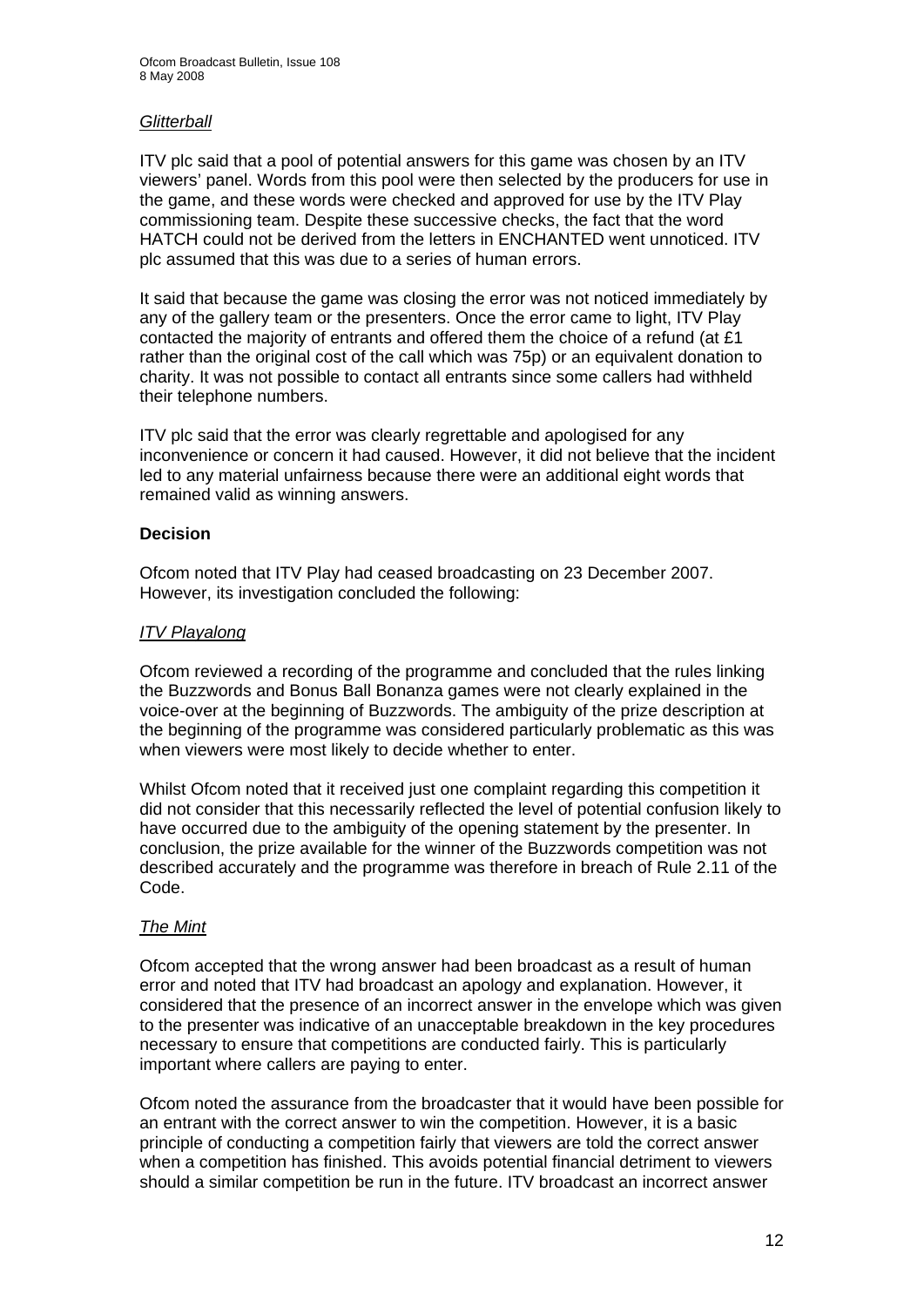and failed to correct it immediately. This competition was therefore conducted unfairly and in breach of Rule 2.11 of the Code.

### *Glitterball*

Given the evidence before Ofcom, we accepted ITV plc's assurances that there was no deliberate attempt to disadvantage contestants. It also welcomed the steps that it had taken to refund entrants and/or make an equivalent donation to charity.

Both HATCH and HATCHED were clearly wrong answers and Ofcom was concerned that the system of checking valid answers had broken down to the extent that none of the three checks in place picked up the errors. The number of answers that remain available at any point of a competition is a factor that viewers will consider when deciding whether to pay to enter the competition. The fact that there were only ten correct answers available rather than eleven meant that contestants had less chance of their answer being one of the pre-determined correct answers than they had been led to believe. Irrespective of whether any material unfairness occurred as a result, the competition was conducted unfairly in breach of Rule 2.11 of Code.

*ITV Playalong***, 16 November 2007, Breach of Rule 2.11**  *The Mint***, 7 December 2006, Breach of Rule 2.11**  *Glitterball***, 6 March 2007, Breach of Rule 2.11**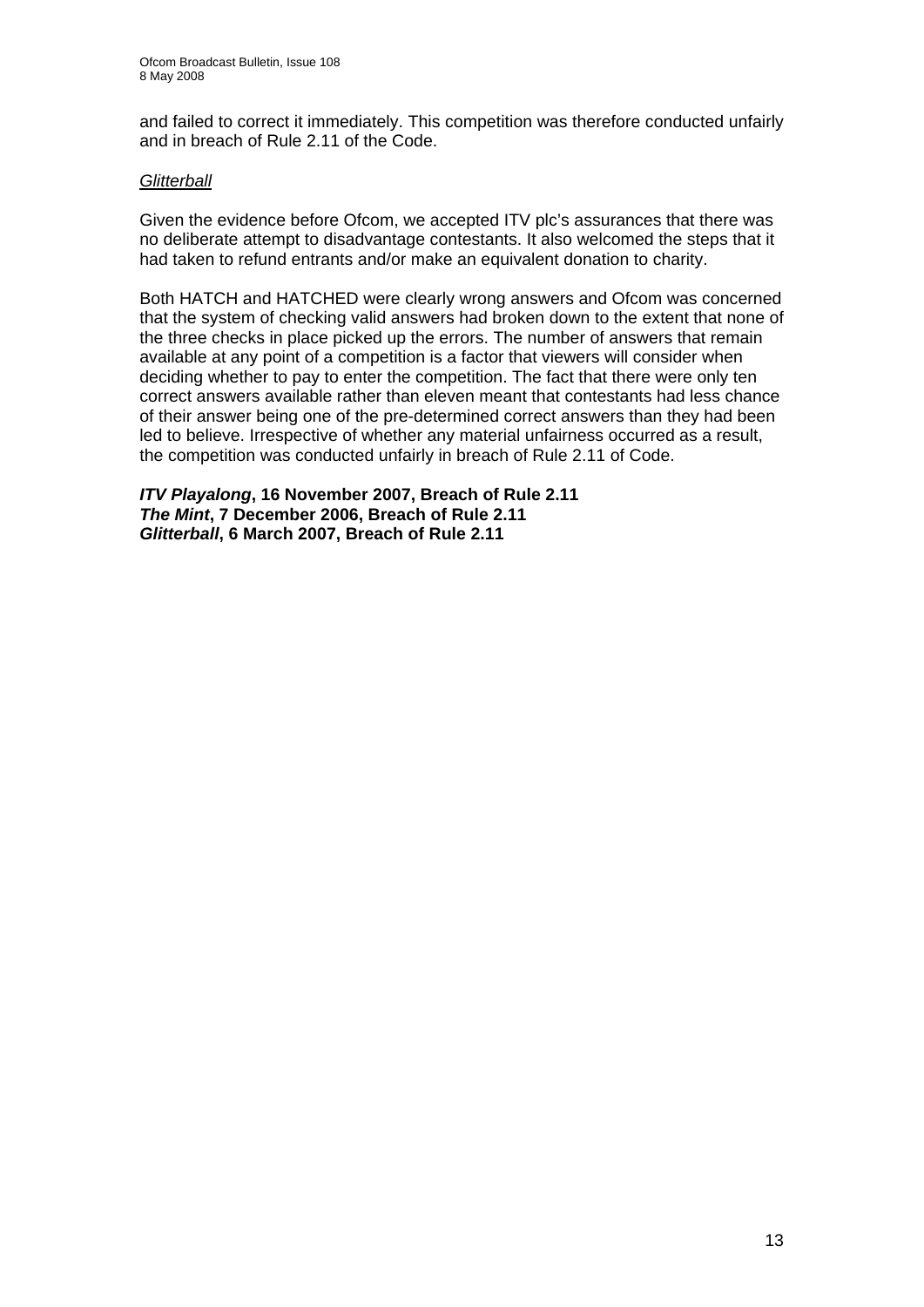# **I'm a Celebrity…Get Me Out of Here!**

*ITV1 (LWT (Holdings) Limited), 30 November 2006, 20:00 and 22:00* 

# **Introduction**

*I'm a Celebrity…Get Me Out of Here!* is presented by Ant (Anthony McPartlin) and Dec (Declan Donnelly) and features ten celebrity contestants who live in a jungle camp in Australia and carry out a number of tasks and trials. Viewers are invited to vote by premium rate telephone services ("PRS") to determine which celebrity contestants are evicted from the jungle and, ultimately, who is crowned "King" or "Queen" of the jungle. The sixth series was broadcast on consecutive nights for three weeks in November 2006.

Ofcom launched an investigation following the publication by ITV plc of the results of its investigations into the use of PRS in its programming. These included a statement that on 30 November 2006, the vote aggregation application operated by Eckoh Technologies Limited ("Eckoh") for *I'm A Celebrity… Get Me Out of Here!* had been automatically closed three and a half minutes early. Due to this technical error, telephone and text ("SMS") votes cast by viewers during this three and a half minute period had been charged for at the time, but not counted.

The information published by ITV plc stated that around seven per cent of the total votes were affected, but that these votes would not have altered the overall result. Ofcom asked ITV plc for relevant data and other evidence to demonstrate this.

The programme is produced by ITV Productions, but compliance of the programme is the responsibility of LWT (Holdings) Ltd. ITV plc was also asked to comment, on behalf of LWT (Holdings) Limited. The relevant Code Rule is Rule 2.2 which states that "Factual programmes or items or portrayals of factual matters must not materially mislead the audience".

# **Response**

ITV plc said that as soon as it was alerted to the matter, it had promptly referred it for investigation. The results of the investigation showed that approximately seven per cent of the total telephone and SMS votes had been excluded from the vote on 30 November 2006. It had not been possible to establish whether any red button votes were excluded from the vote, but, if they had been, it was unlikely that they would have altered the result of the vote.

ITV plc explained that at the time this particular episode was broadcast, the computer programme used to count the votes should have been operated as follows:

- (i) The production team was in the 'gallery' in Australia and the operator of the vote counting programme was situated in the UK. The production team could log in to the vote counting programme to access the same information as its operator in the UK. Communication between the team and the operator was carried out through an open telephone line.
- (ii) To prepare the vote counting application during pre-production, a 'start time' and a 'stop time' for the vote had to be entered by the Eckoh operator. The planned running order for the programme was used to generate these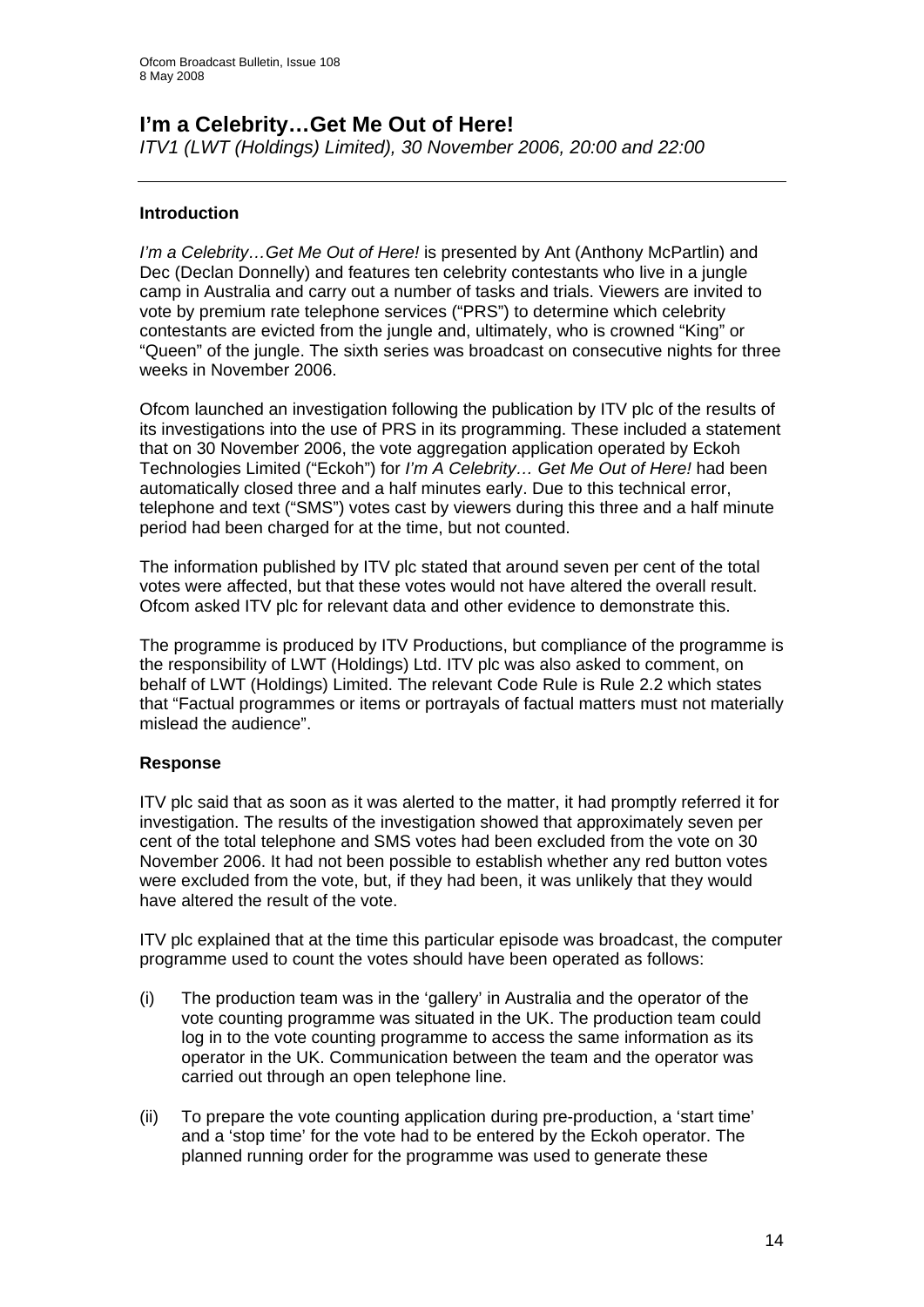estimated times. The vote's 'stop time' could be overridden manually by the operator.

(iii) As this was a live programme, its running order was always subject to change. Therefore, the actual closure of the vote would normally have been made manually by the Eckoh operator in the UK, following a verbal direction from the production team in Australia.

It was planned that on 30 November 2006, the vote would close at 22:10:00. However, on this occasion, the running order of the programme had slipped. The vote's 'stop time' should have been manually overridden by the Eckoh operator so that voting closed at 22:13:15. ITV plc had not been able to determine why neither the operator or the production team had not noticed that the planned time had not been overriden manually.

ITV plc stated that in respect of 20,072 affected votes, it would make potential reimbursements totalling £11,960, with any sum not claimed being donated to charity. ITV plc had also implemented various changes to its processes and procedures aimed at preventing any recurrence of these or similar issues. However, it stated that it did not believe that the early closure of the vote constituted a breach of Rule 2.2 as there was no impact on the outcome of the vote and viewers were not misled as to the result.

# **Decision**

Ofcom acknowledges that, in this case, the early closure of the vote was unintentional and occurred due to human error by the Eckoh operator. Further, the production team had not noticed that the planned 'stop time' of the vote had not been overriden manually. Ofcom also notes that the outcome of the vote was not affected.

However, those viewers who paid to vote by PRS during the final three and a half minutes of the vote did so on the understanding that their votes would be fairly and equally considered. At least 20,072 votes were made in the final three and a half minutes (ITV plc has been unable to identify whether any red button votes were excluded, so the number of excluded votes may have been greater). Harm, in terms of financial loss, was caused to those viewers who voted in the final three and a half minutes and, in this regard, Ofcom notes and welcomes the reimbursement programme implemented by ITV plc.

Broadcasters must take particular care when using PRS in programmes that involve audience votes to ensure that the vote is conducted properly and that the audience is informed when the vote has been closed.

Despite the fact that in this instance the 20,072 affected votes did not impact on the final result, it was nevertheless the case that the broadcaster's failure to inform viewers that voting lines had closed meant that the audience was materially misled as to their ability to cast votes and potentially influence, collectively, the outcome of the vote. LWT (Holdings) Limited therefore breached Rule 2.2 of the Code.

Ofcom expects all broadcasters to exercise particular caution in all aspects of the use of PRS in their programmes. In the absence of this, Ofcom will view breaches of Rule 2.2 very seriously and will consider further regulatory action.

# **Breach of Rule 2.2**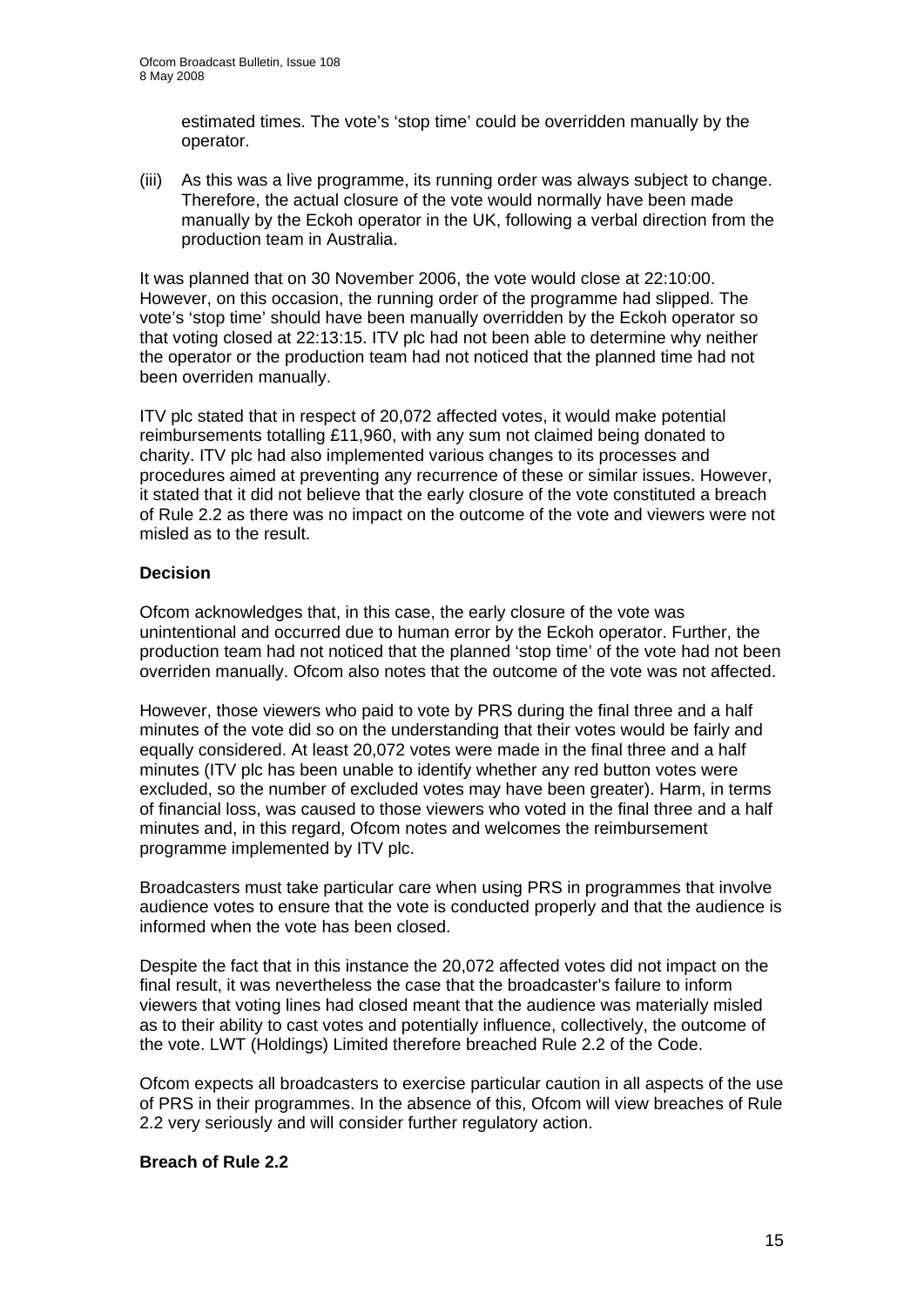# **People's Court**  *ITV1, 17 March 2008, 02:45*

## **Introduction**

*People's Court* is a live programme presented by Carol Smilie featuring members of the public wanting to resolve minor domestic disputes with their friends and/or families before a real judge. Viewers at home take the part of the jury and are given the opportunity to vote on the outcome of the cases by telephone and SMS (text message), using a premium rate service ("PRS"). The original series was commissioned by ITV in 2005. It was recently repeated by ITV1 overnight.

\_\_\_\_\_\_\_\_\_\_\_\_\_\_\_\_\_\_\_\_\_\_\_\_\_\_\_\_\_\_\_\_\_\_\_\_\_\_\_\_\_\_\_\_\_\_\_\_\_\_\_\_\_\_\_\_\_\_\_\_\_\_

Ofcom received a complaint from a viewer who said that he had sent a text to the programme and called the premium rate number that was promoted but received a message stating that lines were closed.

ITV plc was asked to respond with regard to Rule 2.2 ("Factual programmes or items or portrayals of factual matters must not materially mislead the audience").

#### **Response**

ITV plc stated that it had carried out extensive inquiries within ITV Broadcasting and STV, the original producer and broadcaster of the series. It confirmed that, regrettably, it had failed to make clear to the audience that the programme in question was a repeat and that lines were therefore closed. It stated that this failure occurred in relation to one episode of the series, as a result of three human errors and/or process failures.

It said that at the time of the series original broadcast (live on ITV1, and later repeated on ITV2), steps were taken to prevent viewers from attempting to interact by PRS in the repeat transmissions. In particular 'straps' or captions were inserted into the programme, obscuring the PRS numbers, and informing viewers that the interactive service was no longer available. This involved an ITV transmission centre recording the original broadcast and ensuring that relevant straps were inserted into that recording, producing a "safe" version to be used for the repeat broadcast. Such "safe" versions were produced for the entire series of *People's Court*, lodged in an ITV library and successfully used for the ITV2 broadcasts.

However, ITV plc stated that in this instance, the procedure failed in the following ways:

- 1) In January 2008, when it was decided to repeat the series again on ITV, it was discovered that that the "safe" version of this episode had been lost.
- 2) In addition, this repeat had been designated for visual signing and a back-up tape of the "safe" version was to be sent to ITV's visual signing team in Newcastle for processing. However, a clean copy of the original programme was supplied.
- 3) The visual signing team correctly flagged by email to a wide group of colleagues that they were about to sign an un-strapped tape which would nevertheless be labelled as a "safe version". At this point, no-one took responsibility for preventing this "unsafe" version from entering the library system.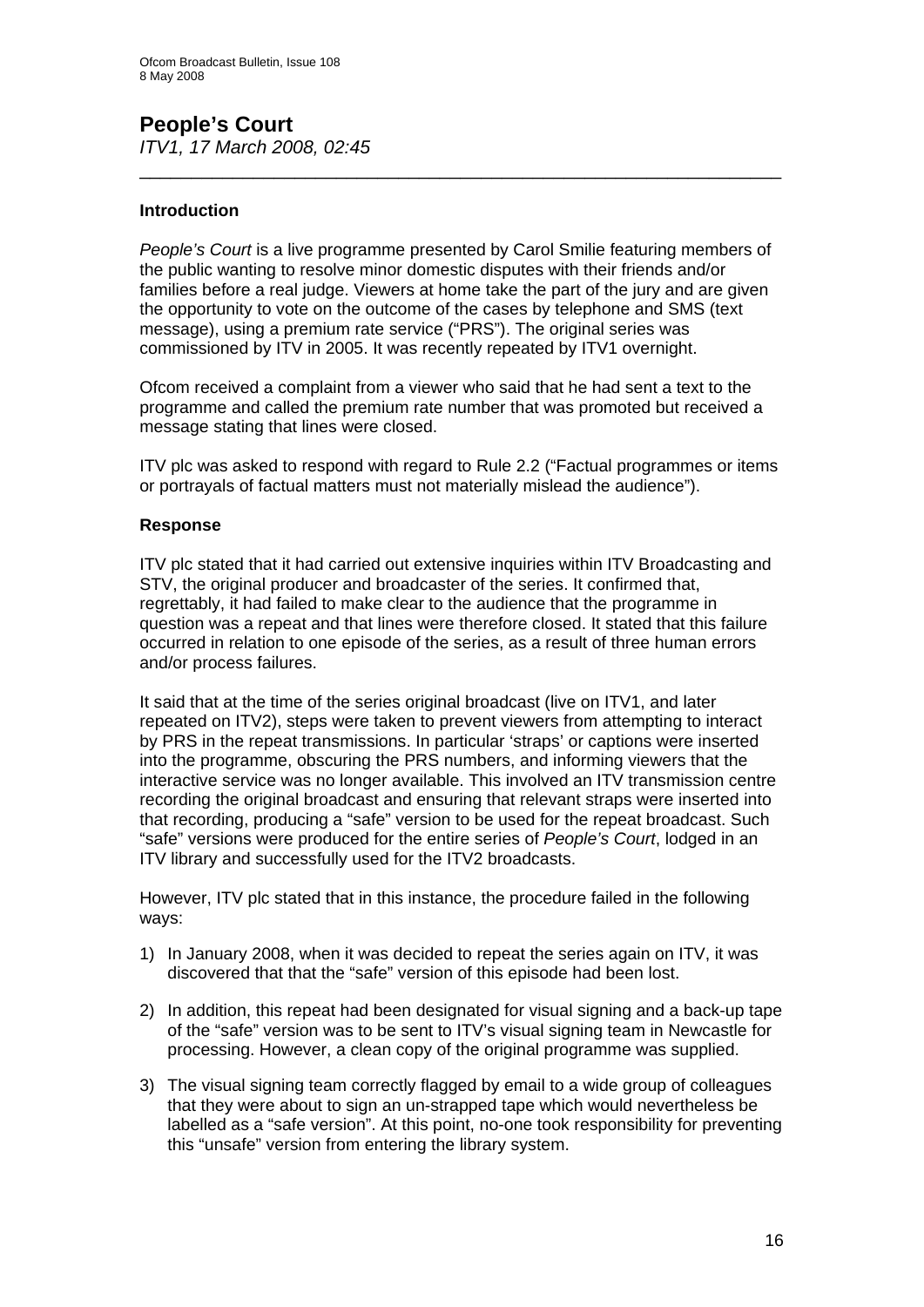ITV plc said that approximately 50 viewers had responded to the calls to action in the repeat programme, but that the situation was quickly identified after transmission. Full refunds were offered to all the affected viewers. ITV plc also stated that it would like to apologise to any viewers inconvenienced by this failure, but submitted that in the light of its swift reparation, no harm was actually caused.

ITV plc also described the remedial steps it had taken to guard against any recurrence. These included: discussions with producers to emphasise the need to ensure that "unsafe" tapes are not supplied; a renewed emphasis to staff in the supply chain on the need to quarantine any tape identified as "unsafe"; and to escalate the issue well in advance of transmission. It also said that within ITV Compliance, the importance of pre-repeat reviews had been underscored. It therefore believed that all reasonable steps had been taken to review and tighten its systems.

# **Decision**

In this programme, viewers were encouraged to send a text using a premium rate SMS number to express their comments on the cases being heard. In addition, because the premise of the programme was that viewers were the jury, they were also encouraged to vote on the outcome, using a PRS telephone and text number. Each PRS entry to the programme cost 25p. Three cases were heard in the programme, so the frequency of the verbal and visual calls to action to comment and/or vote were numerous.

Ofcom found that because ITV plc had failed to inform viewers that this was a repeat transmission, viewers were misled into believing that they could interact with this programme by paying to text their comments on the cases being heard and by paying to vote for the outcome, if they called or sent a text to the PRS numbers that were displayed on screen and promoted by verbal calls to action. In fact, viewers who took up these invitations had no chance of participating as the programme had been transmitted live some years ago. Material harm in terms of financial loss was therefore caused to about 50 viewers, even though ITV plc subsequently refunded this.

Whilst Ofcom welcomes the remedial steps taken by ITV plc, it nonetheless considers that the systems in place should have been robust enough to ensure this did not occur. On 18 October 2007, ITV plc published the findings of the review by independent auditors Deloitte of its interactive/PRS services. In these, ITV plc stated that "the review identified key areas of failure in the way in which ITV integrated PRS into its programming [including] lack of agreed and consistently applied procedures, controls and ways of working between the many parties involved in the process". In addition, it continued that "ITV's compliance resources are being strengthened with the addition of a dedicated interactive governance team to ensure maintenance of industry leading standards and the probity of all interactive services across ITV".

Ofcom was therefore concerned at this further lapse in ITV plc's compliance procedures. ITV plc must ensure a more vigorous oversight of the compliance of its programmes between its various arms of production, distribution and scheduling to ensure that viewers are not at any time misled or harmed financially as a result of its failures.

#### **Breach of Rule 2.2**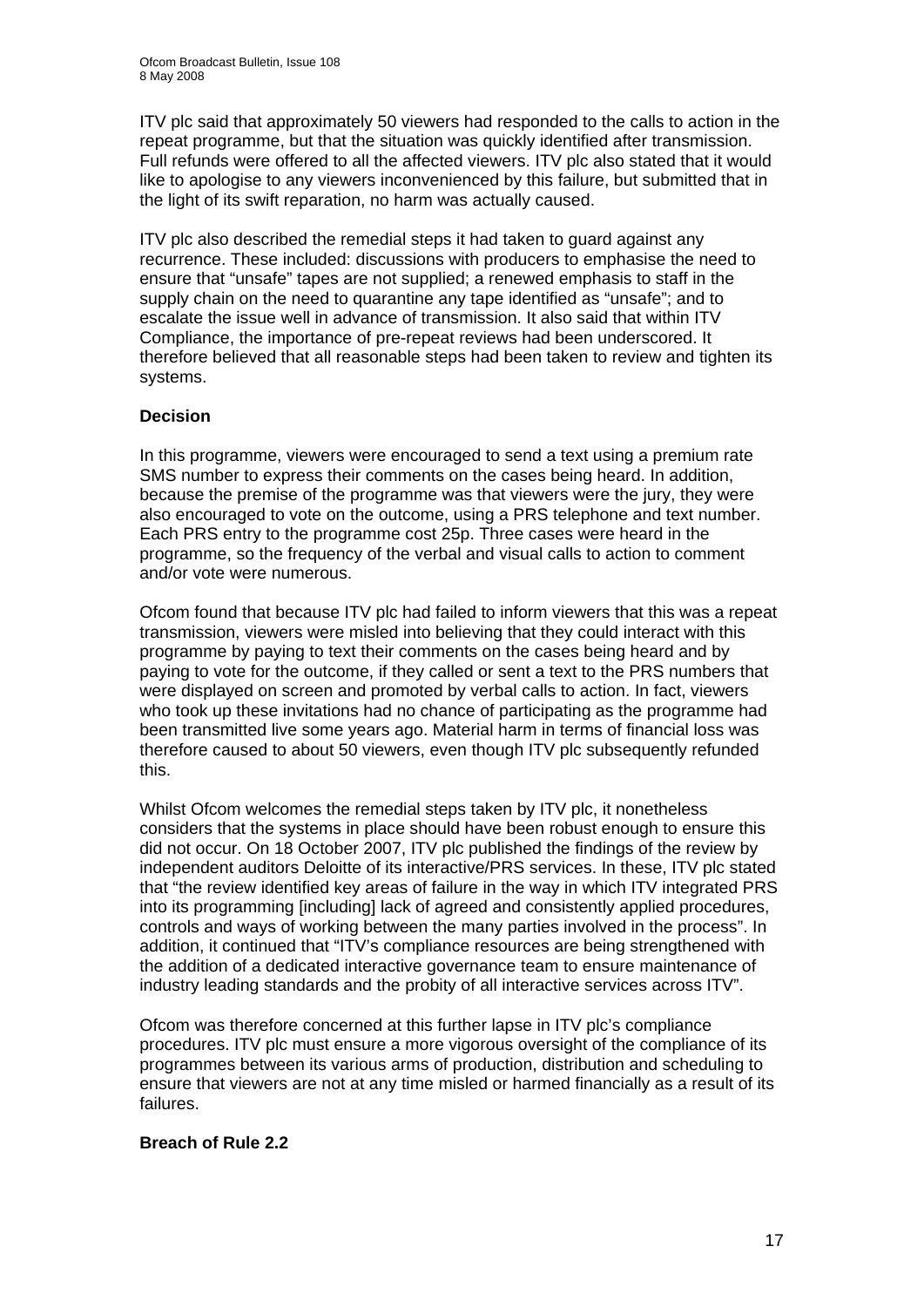# **Not in Breach**

# **The X Factor**

*ITV1, 17 December 2005, 25 November 2006, 2 & 16 December 2006* 

# **Introduction**

*The X Factor* is a talent show for singers broadcast on ITV1. It is conducted annually with the winner gaining a record contract. Once auditions have taken place around the country, each Saturday evening there is a live programme, during which each contestant performs. Viewers are invited to vote by premium rate services ("PRS") for the contestant they prefer and one or two contestants are eliminated each week. About an hour after the first programme, the live results programme is broadcast, during which voting lines are closed.

\_\_\_\_\_\_\_\_\_\_\_\_\_\_\_\_\_\_\_\_\_\_\_\_\_\_\_\_\_\_\_\_\_\_\_\_\_\_\_\_\_\_\_\_\_\_\_\_\_\_\_\_\_\_\_\_\_\_\_\_\_\_

For the first weeks of the competition (until only four contestants remain in the competition), the two contestants who receive the fewest viewer votes are named and have to perform again in a 'sing-off'. The three judges then decide who, of those two acts, will be eliminated. When only four contestants remain in the competition, the way contestants are eliminated is changed. During these final three programmes of the series, viewers' votes alone determine who remains in the competition and who is eliminated.

ITV Network commissions the series from the independent production company FremantleMedia/talkbackThames ("talkbackThames"). Under the ITV networking arrangements, the production company is entitled to select a Channel 3 licensee to comply the production. In this case, talkbackThames selected Channel Television ("Channel TV") to comply *The X Factor*.

On 22 October 2007, following its own investigations into PRS in ITV Network programming, ITV plc disclosed the following to Ofcom:

- 1) on 17 December 2005, which was the final of the 2005 series of *The X Factor*, SMS votes amounting to 13.9% of the total votes were received too late to be included; and
- 2) on 25 November 2006, 2 December 2006 and 16 December 2006 (the final of the 2006 series), SMS votes accounting for between 4% and 7% of the total votes for *The X Factor* were received too late to be included.

ITV plc said that the overall results of the votes on these dates would not have been altered by the votes received late. Text message ("SMS") votes cost 35 pence plus the cost of a return text message (typically ten or twelve pence). ITV plc implemented a reimbursement/reparation programme in respect of the affected votes.

Ofcom asked Channel TV to comment with regard to Rule 2.2 of the Code ("…portrayals of factual matters must not materially mislead the audience") and Rule 10.10 of the Code ("Any use of premium rate numbers must comply with the Code of Practice issued by...ICSTIS" (now renamed PhonepayPlus<sup>[1](#page-17-0)</sup>)). In particular, Ofcom asked Channel TV:

<span id="page-17-0"></span><sup>1</sup> <sup>1</sup> ICSTIS was renamed PhonepayPlus on 15 October 2007. For more information, visit its website at [www.phonepayplus.org.uk](http://www.phonepayplus.org.uk/)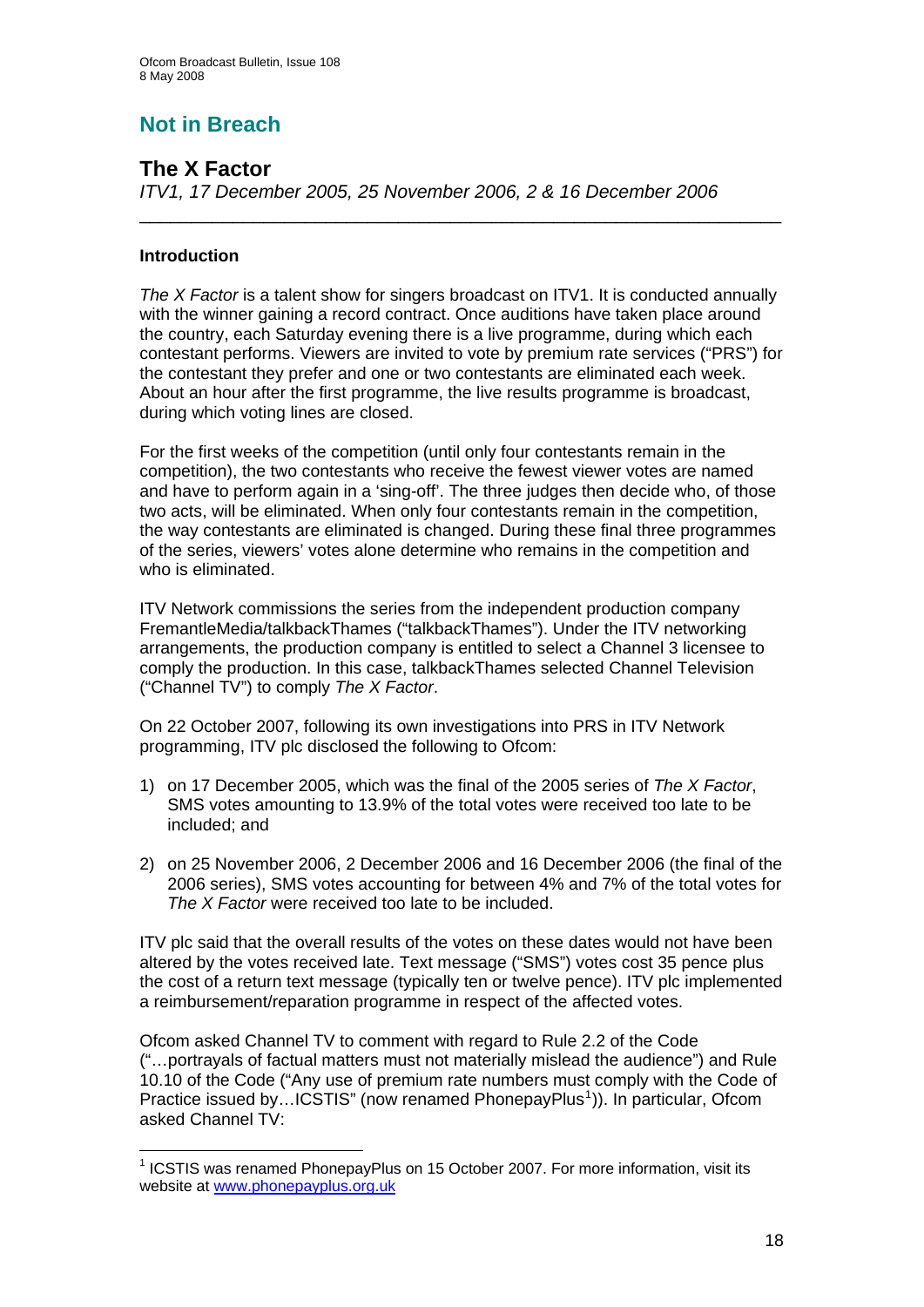- to provide evidence to demonstrate the effect of the loss of votes in each case, in particular, whether the final result as announced would have been affected if the lost votes had been counted; and
- to provide evidence to confirm that the broadcaster or programme makers had not overridden the audience's votes ("editorial override").

# **Response**

Channel TV said it believed the affected programmes had complied with Rules 2.2 and 10.10 of the Code. The results announced in the affected programmes were consistent with the votes received. Channel TV said that viewers were at no point misinformed as to the outcome of a vote, or provided with inaccurate or misleading updates during the live broadcasts of the affected programmes. *The X Factor*  production team and Channel TV had both been "acutely aware" of the requirements of the ICSTIS Code (now the PhonepayPlus Code) and *The X Factor* had been set up and designed to be compliant with it. Compliance with the ICSTIS Code had been reviewed throughout the series. Channel TV confirmed that there had been no editorial override of viewers' votes, save for where the rules determined that the judges' discretion could eliminate one of the two contestants who received the lowest numbers of votes in each episode, until only four contestants remained (whereupon viewers' votes alone determined who was eliminated).

Channel TV stated that *The X Factor* production team made consistent efforts to ensure viewers were aware of when and how votes should be cast. With hindsight, it said it regretted that SMS voting had not been closed before telephone voting, but that the programme makers had adopted what was common practice at the time. Furthermore, the degree of delay experienced on 17 December 2005 and 25 November, 2 and 16 December 2006 would not have been mitigated by closing SMS voting some five minutes early. Channel TV said that when the second and third series of *The X Factor* were broadcast, it had not technically been possible to prevent viewers being charged for calls made outside the voting window. Channel TV said that BT had addressed this issue at the instigation of *The X Factor* production team for the 2007 series. SMS and red button voting had been suspended for the 2007 series and they would remain suspended until the platforms' operators could also ensure that viewers were not charged for votes made outside the voting window and that votes made within the voting window would be received in time to be counted and taken into account.

#### *17 December 2005 programme*

#### Effect of the lost votes

Channel TV confirmed that 1,724,460 SMS votes (35.93% of the total number of valid SMS votes received) were received too late to be included. The overall winner (Shayne Ward) received the majority of these late SMS votes and the result would have remained the same had the late SMS votes been included.

Channel TV said that there were two possible reasons for a viewer SMS vote being received too late to be included:

• first, that a viewer simply voted after the vote had closed; and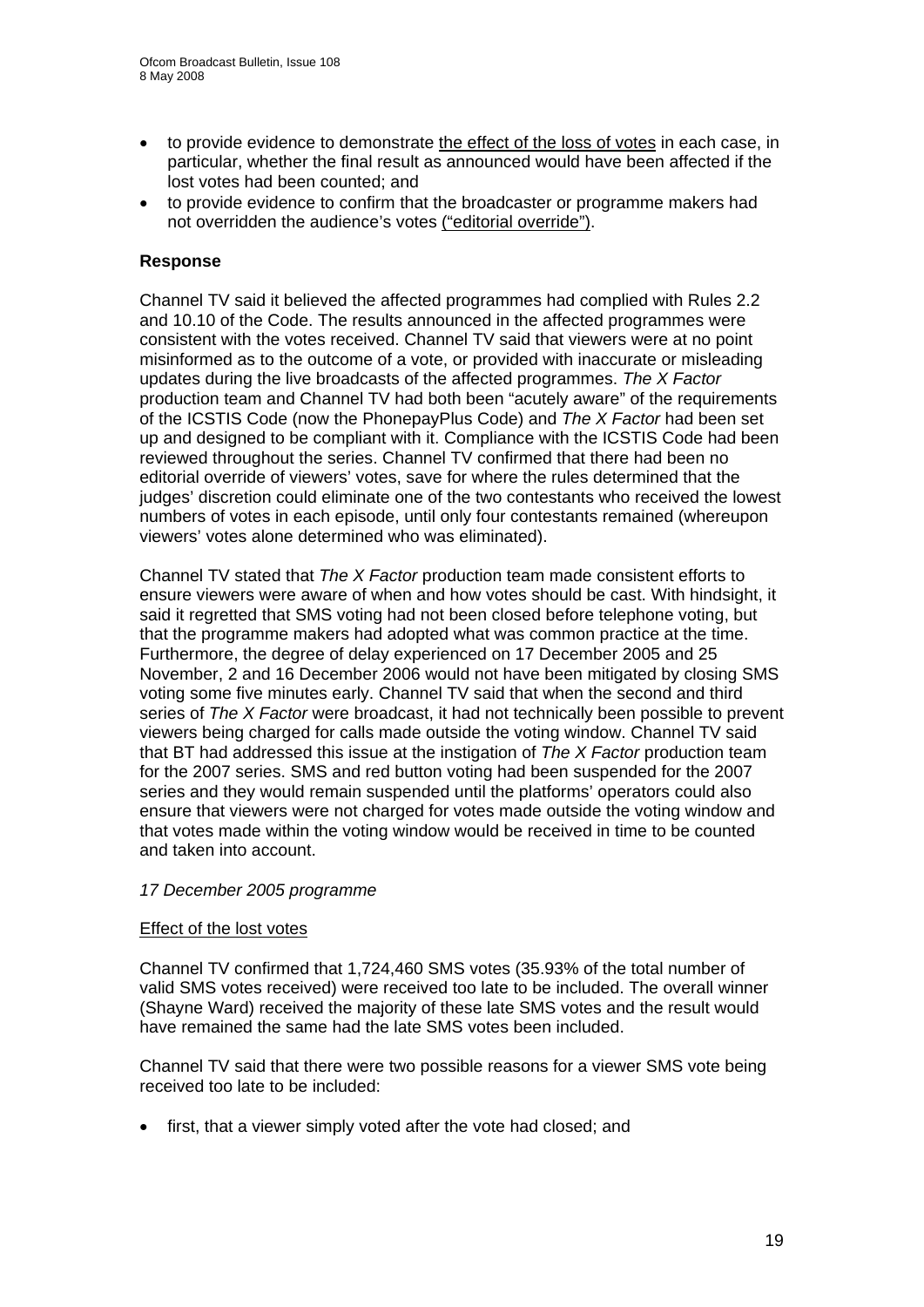• secondly, that a viewer voted in time, but receipt was delayed due to inadequacies in the viewer's mobile telephony system.

Channel TV said that the problems experienced for the final of the 2005 series had arisen principally because of unexpectedly high levels of voting. The final for the 2005 series received more than twice the number of votes received for the final of the 2004 series and some six million more votes were received for the final than had been received for the semi-final.

Channel TV also disclosed that 60,687 telephone votes (0.83% of the total number of valid telephone votes received) were also received too late to be included as a result of problems with non-BT operators. Channel TV said that they were most likely to have arisen for telephone calls made from mobile phones. They would not have altered the result of the vote had they been received in time as there were over 151,000 votes between the ultimate winner (Shayne Ward) and the runner up. As Ofcom had requested, Channel TV provided the necessary data to demonstrate this.

Channel TV said that a number of steps had been taken between the second and third series of *The X Factor* to seek to prevent (or at least reduce) recurrence of late receipt of votes in the third series. Principally, changes had been made to improve the throughput of SMS messages from mobile network operators.

#### Editorial override

Channel TV provided detailed voting data to demonstrate that the winner, Shayne Ward, had been the choice of the majority of viewers who voted. Therefore, there was no evidence of editorial override.

# *25 November 2006 programme*

#### Effect of the lost votes

Channel TV said that 33,340 SMS votes (4.05% of the total number of valid SMS votes received) were received too late to be included, due to an issue with the Vodafone network. Again, a small number of telephone votes (5,064, representing 0.39% of the total number of valid telephone votes received) were received too late to be included. The overall result of the vote would not have been altered by these late votes. On this vote, the judges had decided which of the bottom two contestants would be eliminated, and there were 71,087 votes between the contestants who received the second and third lowest numbers of viewer votes. Therefore, the late SMS and telephone votes would not have altered the result of the vote. Channel TV provided Ofcom with the relevant information and data to support this.

#### Editorial override

Channel TV provided detailed voting data to demonstrate that the winner of the vote on this occasion had been the choice of the majority of viewers who voted. Therefore, there was no evidence of editorial override.

#### *2 December 2006 programme*

# Effect of the lost votes

Channel TV stated that 92,904 SMS votes (6.78% of the total number of valid SMS votes received) were received too late to be included, due to an issue with the O2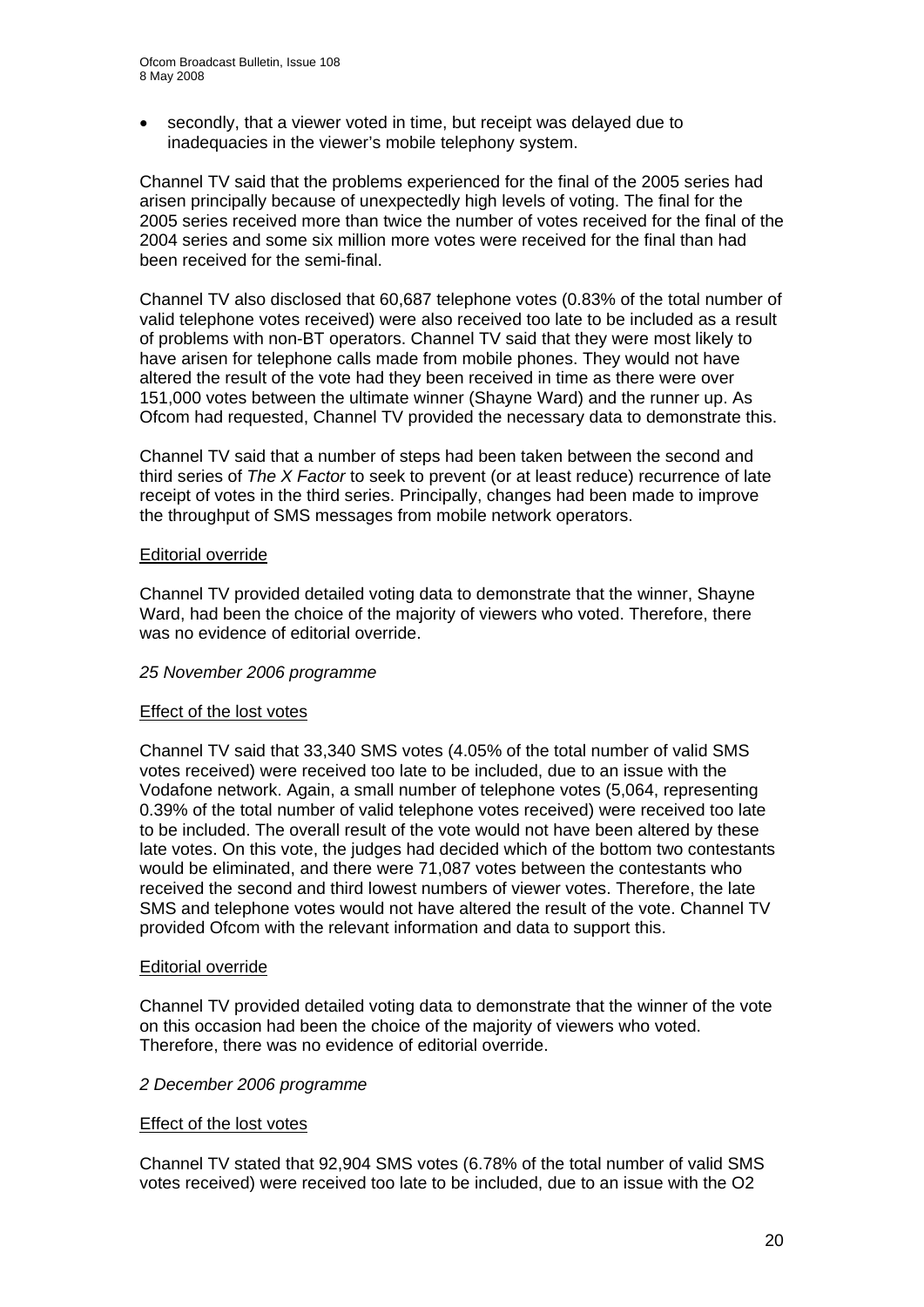network. The late votes did not alter the results of the vote; the contestant with the lowest number of votes before the late votes were taken into account remained the contestant with the lowest number of votes once they had been taken into account. The MacDonald Brothers were correctly eliminated and, as requested by Ofcom, Channel TV provided the relevant information and data to demonstrate this.

8,008 telephone votes (0.38% of the total number of valid telephone votes received) were also received too late to be included. The overall result of the vote would not have been affected by these late votes as, after the late SMS votes were taken into account, there were 14,229 votes between the two contestants with the lowest number of votes and Channel TV provided Ofcom with the relevant information and data to support this.

### Editorial override

Channel TV provided detailed voting data to demonstrate that the winner of the vote on this occasion had been the choice of the majority of viewers who voted. Therefore, there was no evidence of editorial override.

### *16 December 2006 programme*

### Effect of the lost votes

Channel TV said that 136,881 SMS votes (4.08% of the total number of valid SMS votes received) were received too late to be included, due to high demand across all mobile phone networks. 9,828 telephone votes (0.22% of the total number of valid telephone votes received) were also received too late to be included. The winning contestant (Leona Lewis) had 2.27 million more votes than the other finalist, so the overall result would not have been altered by the late votes. As requested by Ofcom, Channel TV provided the relevant information and data to demonstrate this.

# Editorial override

Channel TV provided detailed voting data to demonstrate that the winner of the vote on this occasion (Leona Lewis) had been the choice of the majority of viewers who voted. Therefore, there was no evidence of editorial override.

# **Decision**

#### Effect of the lost votes

Ofcom has examined all the relevant information and supporting data provided by Channel TV and has ascertained that the outcomes of the votes on 17 December 2005, 25 November 2006 and 2 and 16 December 2006 were **not** affected by the SMS and telephone votes that were received too late to be included. Viewers were not misled by the announcements of the results of the votes made in the programmes, which were correct.

Ofcom found that, in this case, the late receipt of SMS and telephone votes occurred as a result of technical platform failings in viewers' mobile phone networks that were, in effect, beyond the control of *The X Factor* production team. Ofcom notes that the programme-makers had not anticipated the substantially increased number of votes received in the 2005 final programme and that, following the very large number of SMS votes received late for the 2005 final programme, steps had been taken to improve the management of the receipt of SMS messages for the 2006 series.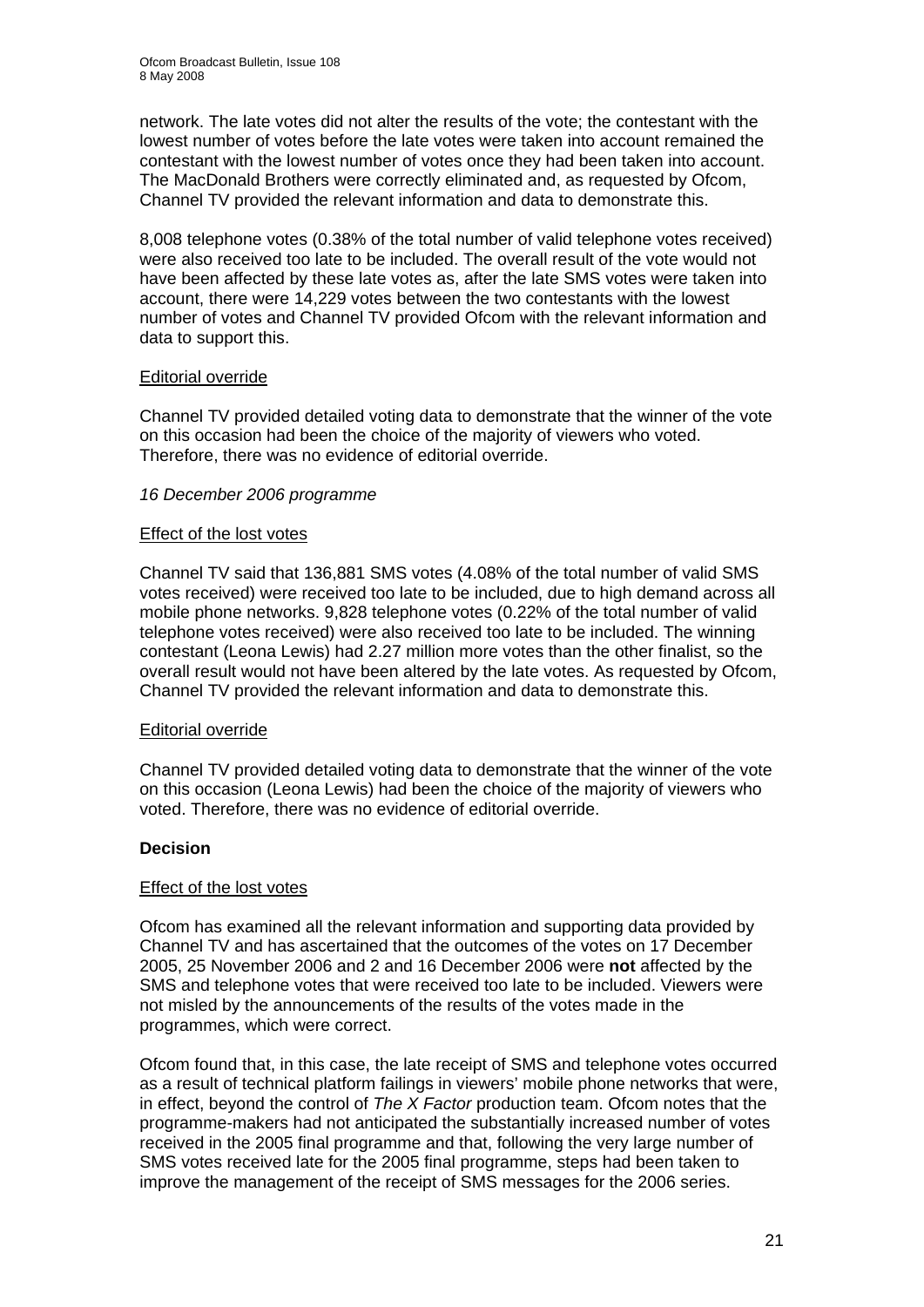Ofcom notes that following the recurrence of the same or similar issues on several occasions in the 2006 series (albeit that smaller numbers of SMS and telephone votes were affected), further actions were taken to seek to prevent recurrence, including suspending SMS and red button voting until the platforms' operators could ensure that viewers were not charged for votes made outside the voting window and that votes made within the voting window would be received in time to be counted and taken into account.

# Editorial override

Ofcom has seen evidence that confirms that the majority of the votes had been cast in favour of the winners referred to above. Further, Ofcom has also seen evidence that confirms that those who were eliminated from these programmes were voted off by the audience. Therefore, there was no editorial override by the programmemakers and Ofcom does not consider that viewers were misled as to the outcomes of the votes on any of these occasions.

In conclusion, Ofcom did not consider that the Code was breached by Channel TV in any of the identified programmes. However, Ofcom both noted and welcomed the reimbursement and reparation programme implemented by ITV plc in respect of the affected programmes.

# **Not in breach**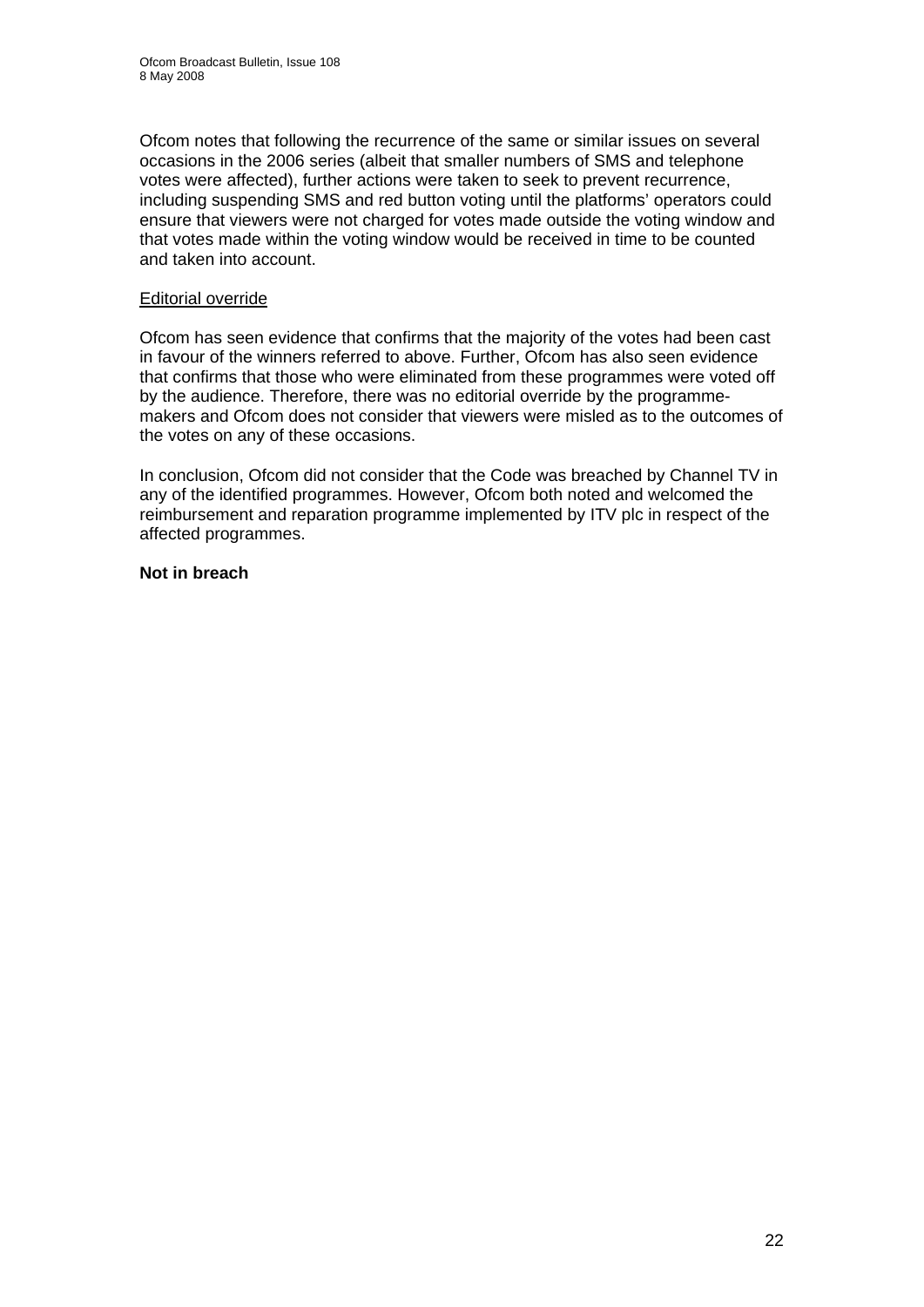# **The X Factor**

*ITV1, 15 December 2007, 19:15 & 21:35* 

# **Introduction**

*The X Factor* is a talent show for singers broadcast on ITV1. It is conducted annually with the winner gaining a record contract. Once auditions have taken place around the country, each Saturday evening there is a live programme, during which each contestant performs. Viewers are invited to vote by premium rate services ("PRS") for the contestant they prefer and one or two contestants are eliminated each week. About an hour after the first programme, the live results programme is broadcast, during which voting lines are closed.

\_\_\_\_\_\_\_\_\_\_\_\_\_\_\_\_\_\_\_\_\_\_\_\_\_\_\_\_\_\_\_\_\_\_\_\_\_\_\_\_\_\_\_\_\_\_\_\_\_\_\_\_\_\_\_\_\_\_\_\_\_\_

For the first weeks of the competition (until only five contestants remain in the competition), the two contestants who receive the fewest viewer votes are named and have to perform again in a 'sing-off'. The three judges then decide who, of those two acts, will be eliminated. When only five contestants remain in the competition, the way contestants are eliminated is changed. In these final three programmes of the series, viewers' votes alone determine who remains in the competition and who is eliminated.

ITV Network commissions the series from the independent production company FremantleMedia/talkbackThames ("talkbackThames"). Under the ITV networking arrangements, the production company is entitled to select a Channel 3 licensee to comply the production. In this case, talkbackThames selected Channel Television ("Channel TV") to comply *The X Factor*.

In the live final transmitted on Saturday 15 December 2007, the two competing contestants were Rhydian Roberts and Leon Jackson. The winner was Leon Jackson.

2,731 viewers complained to Ofcom. In summary, the majority of the complainants were concerned about the following issues:

- *a) that they were unable to vote for their favourite act and were therefore concerned that the final result that was announced was unfair and/or invalid;*
- *b) that they were charged for vote/s which they did not believe had been counted;*
- *c) that the vote was "rigged" by the broadcaster and/or the programme's producers in favour of the contestant who won, Leon Jackson;*
- *d) that the presenter's claim on air that the votes were "neck and neck" was untrue and was intended to encourage viewers to vote, purely to raise more PRS revenue; and*
- *e) that it was unfair that in the final part of the programme, the telephone number to vote for Leon Jackson was announced ten minutes before the number for Rhydian Roberts, possibly resulting in more votes for Leon.*

Channel TV was asked to respond to these complaints. The relevant Code Rules are Rule 2.2 which states that: "…portrayals of factual matters must not materially mislead the audience" and Rule 10.10 which requires that: "Any use of premium rate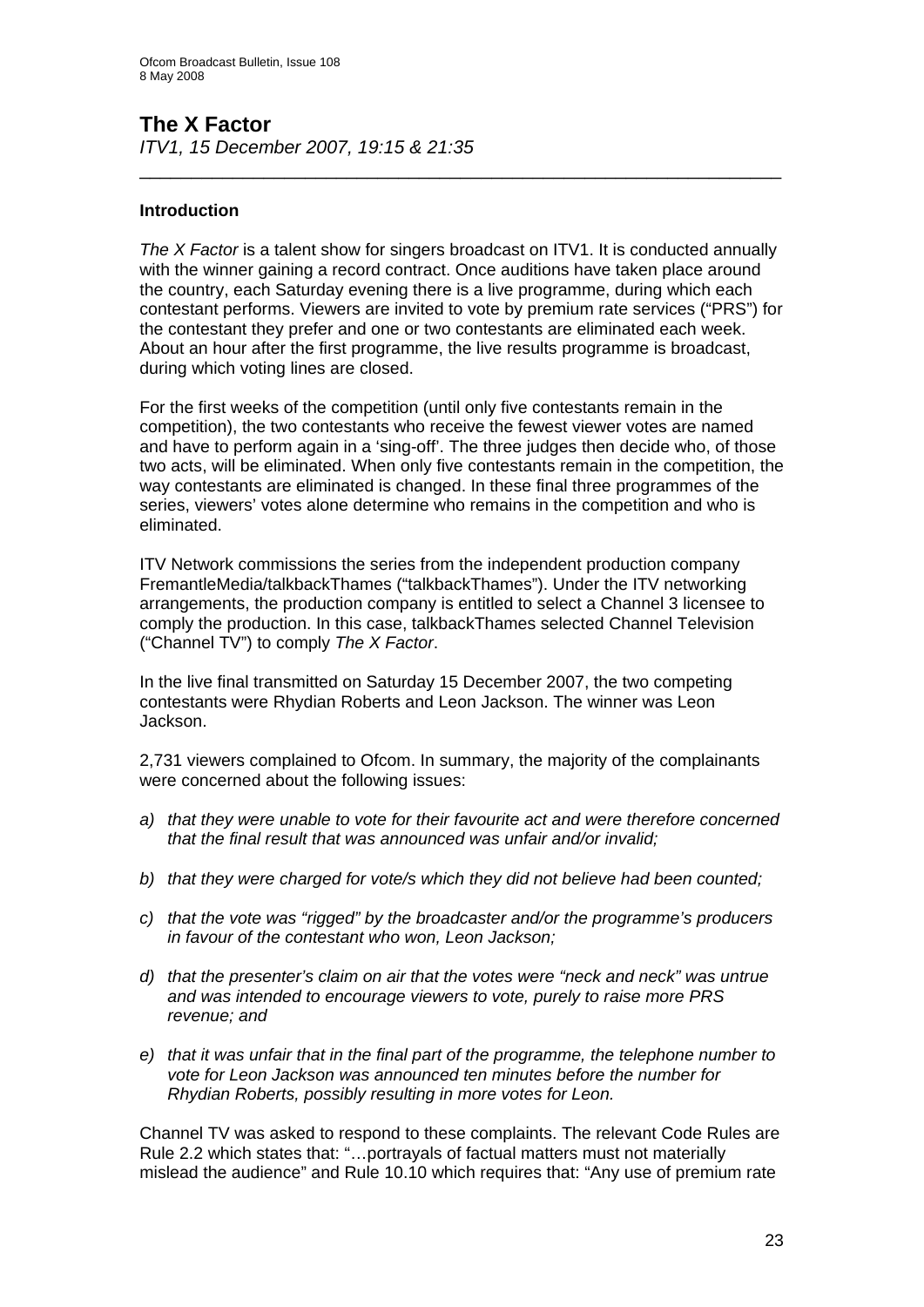numbers must comply with the Code of Practice issued by…ICSTIS" (now renamed PhonepayPlus)".

## **Response**

Channel TV provided Ofcom with detailed telephony and other data to illustrate the systems and procedures that were in place to handle viewers votes on the night of the live final.

## Design of the technical platform for handling viewer votes

Channel TV explained that *The X Factor*'s service provider, Harvest Media Group ("Harvest") works with BT Agile Media to deliver the UK vote. This is achieved by use of BT's Recorded Information Delivery Equipment (RIDE) platform which has a capacity to handle over 200,000 votes per minute.

In response to Ofcom's request for information to explain why viewers were unable to get through to vote for their chosen contestant, Channel TV provided data to demonstrate that the line availability of the RIDE platform is designed to be "phone number neutral". Therefore all callers have an equal chance of getting through, irrespective of their choice of contestant. In other words, the chances a caller has of getting through are not determined by the "voting number" (usually the last three or four digits of the telephone number), but by the number of callers overall calling the shared first digits of the voting number, therefore no individual contestant could be disadvantaged disproportionately compared to any other.

If call volumes exceed the capacity of the RIDE platform at any given time, all those calls, irrespective of the chosen contestant, fail to get through. Channel TV provided data to Ofcom that it had sourced from BT to demonstrate that there was adequate capacity on the RIDE platform to handle the large amounts of calls generated by the live final. However, it remained possible that individual network operators may have experienced problems with their own servers due to instances of high call volumes.

In addition, Channel TV stated that for the 2007 series BT had ensured that any votes cast outside the vote window would not be charged to the caller. Channel stated that it believed that this point in particular removed one of the more understandable concerns by viewers who vote without paying sufficient attention to the specified time constraints.

# Procedures in place

Channel TV also provided detailed information on the procedures in place to check and manage the voting system. These included the aggregation of the votes through a third party purpose-built platform and extensive checks on the operation of this platform at its installation, before each series and by means of constant monitoring during the live vote, and checking against a periodical manual vote.

In addition to the management of the platform itself, Channel TV also detailed the extensive liaison procedures in place so that the production company (talkbackThames), the company responsible for designing and implementing the interactive media services (Harvest) and ITV Consumer itself can test voting lines, and confirm vote details such as timings during the shows, contestant order and numbers.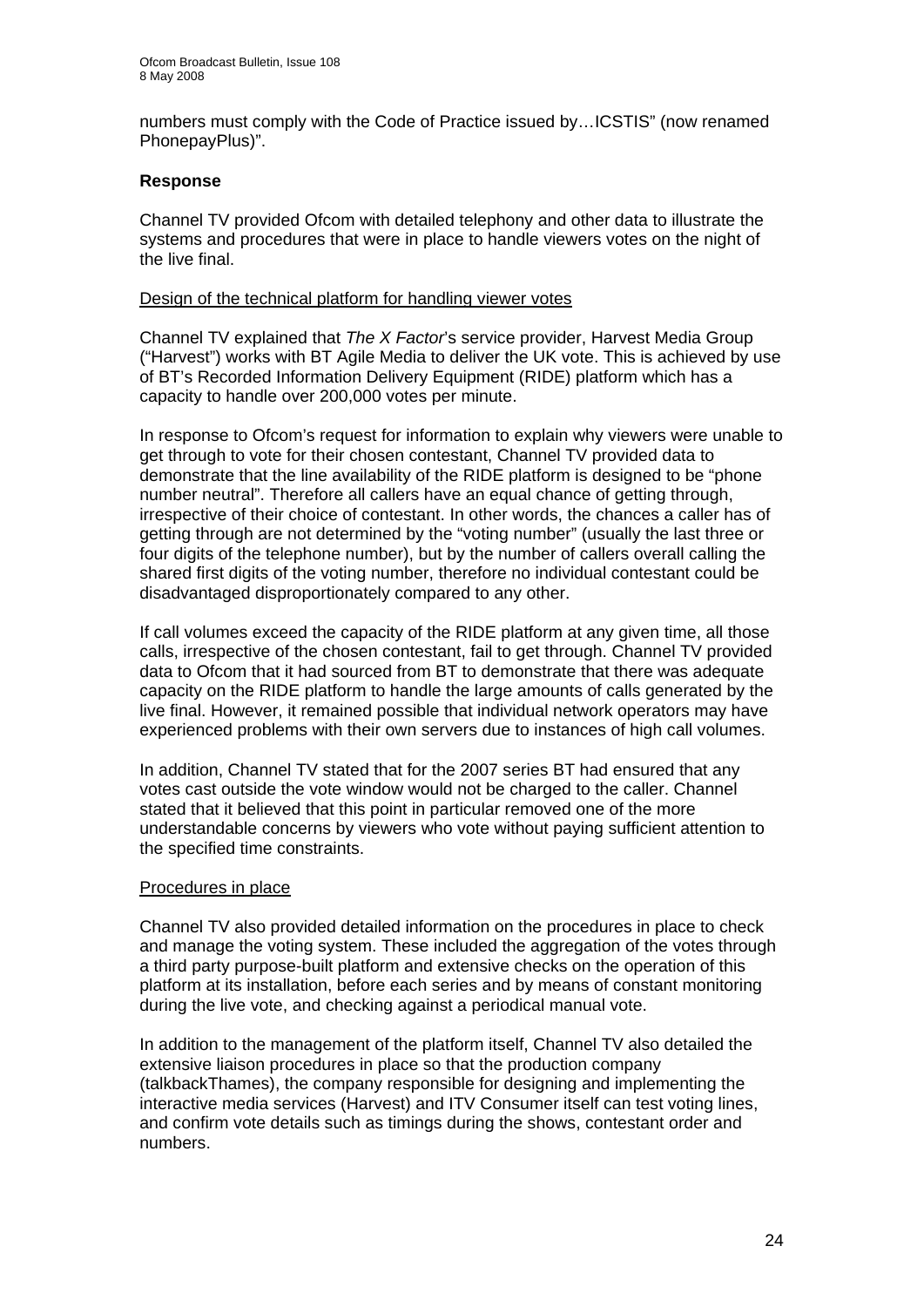Channel TV stated that this whole process and the role of the service provider, Harvest Media, had been checked by Deloitte & Touche LLP ("Deloitte") (an independent firm of auditors) hired by ITV plc and that Deloitte was satisfied that the issues in question were handled appropriately by all parties. Channel TV said that it had also ensured that a suitable response was available to viewers who complained and that there was an appropriate press release agreed by Channel TV and talkbackThames and issued by ITV plc's Press Office.

# **Decision**

Turning specifically to the range of complaints made by viewers:

*a) that viewers were unable to vote for their favourite act and were therefore concerned that the final result that was announced was unfair and/or invalid;* 

Having assessed the detailed information provided to it regarding the RIDE platform and the management of votes, Ofcom could find no evidence that voting problems on the night affected the outcome of the vote: in particular, Ofcom has seen evidence which confirms that the design of the RIDE platform is such that all callers have an equal chance of getting through, irrespective of their choice of contestant. This is due to the system processing calls on a "number neutral" basis. This means that the platform's total call capacity is based on all calls containing the shared first digits of the voting number, not the specific end digits relating to any individual contestant. Therefore, even if the total call capacity had been exceeded due to a particularly high number of calls, no single contestant would have been disadvantaged disproportionately.

Ofcom has also assessed data that demonstrated that the RIDE platform had sufficient capacity to handle the large number of calls generated by the final. On the basis of the voting data, Ofcom is able to confirm that the majority of viewers did vote for Leon Jackson and that the final result was therefore valid.

It is possible that callers were unable to get through as a result of a number of factors occurring prior to calls reaching the voting platform (which is not the responsibility of or within the control of the vote platform provider, BT). These include network or local exchange congestion, premium rate call bars that callers may not have been aware of, misdialling and callers trying to vote by SMS text even though this facility was not provided. Ofcom has seen evidence that the proportion of such calls that were "lost", was equal for each of the two contestants in question. For example, the proportion of calls "lost" for Leon Jackson as a result of network or local exchange congestion was 1%, while in the case of Rhydian Roberts, it was 0.99%.

### *b) that viewers were charged for vote/s which they did not believe had been counted;*

Ofcom has assessed evidence that demonstrates that if a caller successfully got through and received one of the *The X Factor* contestant messages informing them that their vote had been registered, then the viewer would have been charged and their vote would have been counted. If the caller was not on the BT Network then it is possible, according to BT, for a different network provider to make a billing error. Additionally, if a caller tried to vote outside the voting window they would have heard a message saying that vote lines were either not open or that lines had closed. In both these cases the caller would not have been charged.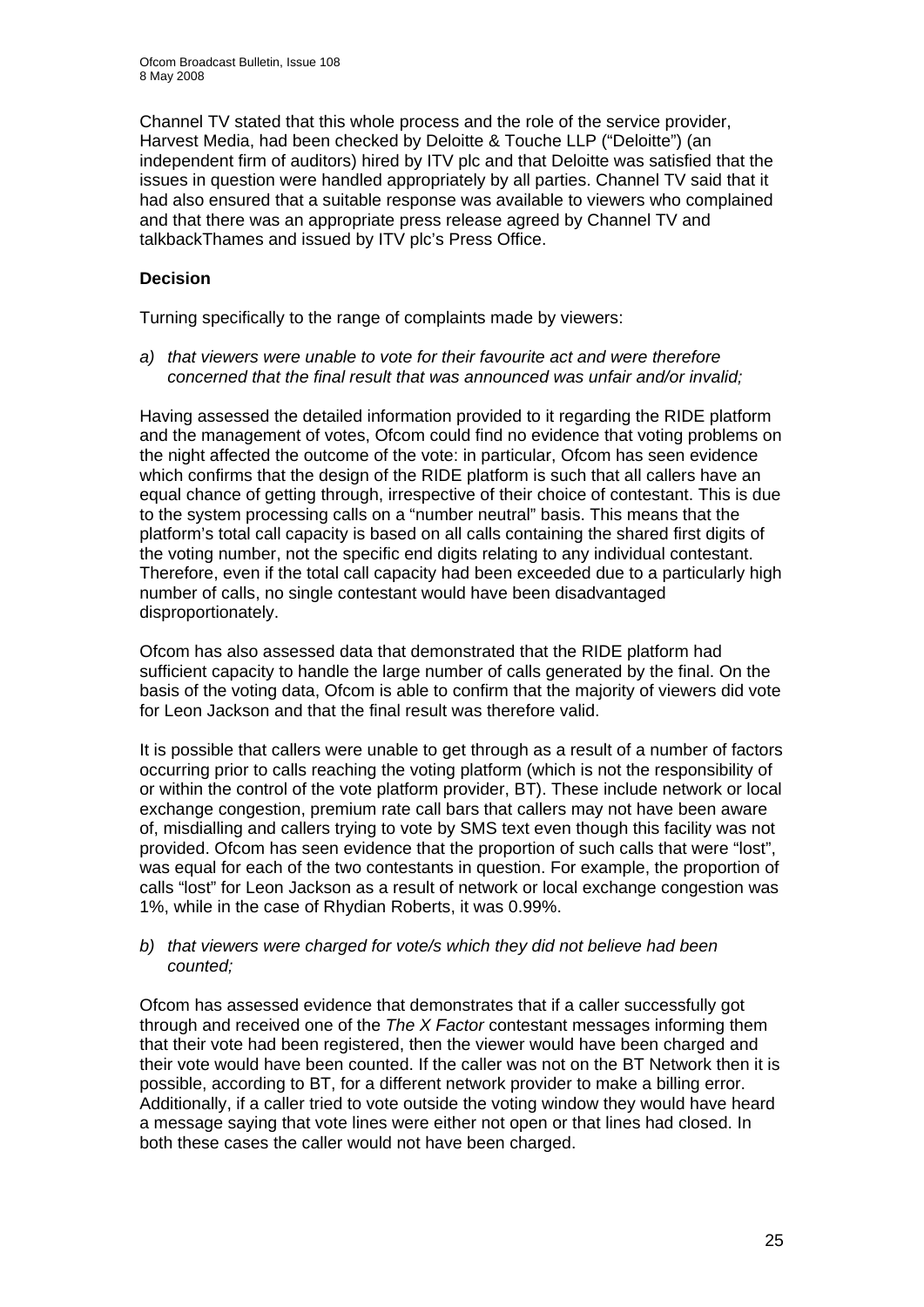Ofcom has obtained data which shows that, as explained above, there was enough capacity on the RIDE platform to handle the large amounts of calls generated by the live final. It is however possible that individual network operators may have experienced problems with their own servers due to high instances of call volumes. Viewers who remain concerned about this issue should make enquiries with their own network operators who supply the service for their phone line or mobile telephone.

Ofcom is therefore sufficiently reassured that Channel TV took the steps necessary to ensure that voting lines were managed to ensure that only those calling during the allocated voting periods were charged. As a consequence, those viewers who continue to dispute the costs on their bill relating to voting in this final of *The X Factor* should contact their network provider. Viewers who remain dissatisfied should contact either the Communications and Internet Services Adjudication Scheme (Cisas)<sup>[2](#page-25-0)</sup> or the Office of the Telecommunications Ombudsman (Otelo)<sup>[3](#page-25-1)</sup>.

*c) that the vote was "rigged" by the broadcaster and/or the programme's producers in favour of the contestant who won, Leon Jackson;* 

Having assessed the data supplied to it, Ofcom has found no evidence that there was any unfair conduct in the management of the vote, in favour of one contestant or the other. It is clear from this evidence that there were more votes for Leon Jackson and he was therefore correctly identified as the winner. This has also been corroborated by the independent auditors, Deloitte.

*d) that the presenter's claim on air that the votes were "neck and neck" was untrue and was intended to encourage viewers to vote, purely to raise more PRS revenue;* 

Ofcom has assessed the minute-by-minute log of PRS voting for the live final provided to it by Channel TV and on the basis of this, has judged that at the time presenter Dermot O'Leary stated there was 1% between both finalists, this statement was correct. Ofcom therefore does not consider that it was inappropriate or false for the presenter to use the phrase *"neck and neck"* to describe the closeness of the vote.

*e) that it was unfair that in the final part of the programme, the telephone number to vote for Leon Jackson was announced ten minutes before the number for Rhydian Roberts, possibly resulting in more votes for Leon.* 

The phone numbers used for Leon and Rhydian were the same throughout the duration of the programme and had been revealed in the first part of the programme where three acts were competing to be in the final two. Having assessed the voting data, Ofcom ascertained that both artists received a peak of calls when they

<span id="page-25-0"></span> 2 Cisas is an Ofcom-approved dispute resolution service set up to settle disputes between telephone companies/Internet Service Providers and their customers. It uses independent and impartial adjudications to settle disputes and is free to consumers and small businesses. <http://www.arbitrators.org/cisas>

<span id="page-25-1"></span><sup>&</sup>lt;sup>3</sup> Otelo looks at complaints made against telephone companies/Internet Service Providers that are members of the Ombudsman scheme. The Ombudsman has powers to act after consumers have given the company in question the opportunity to resolve any dispute. <http://www.otelo.org.uk/>